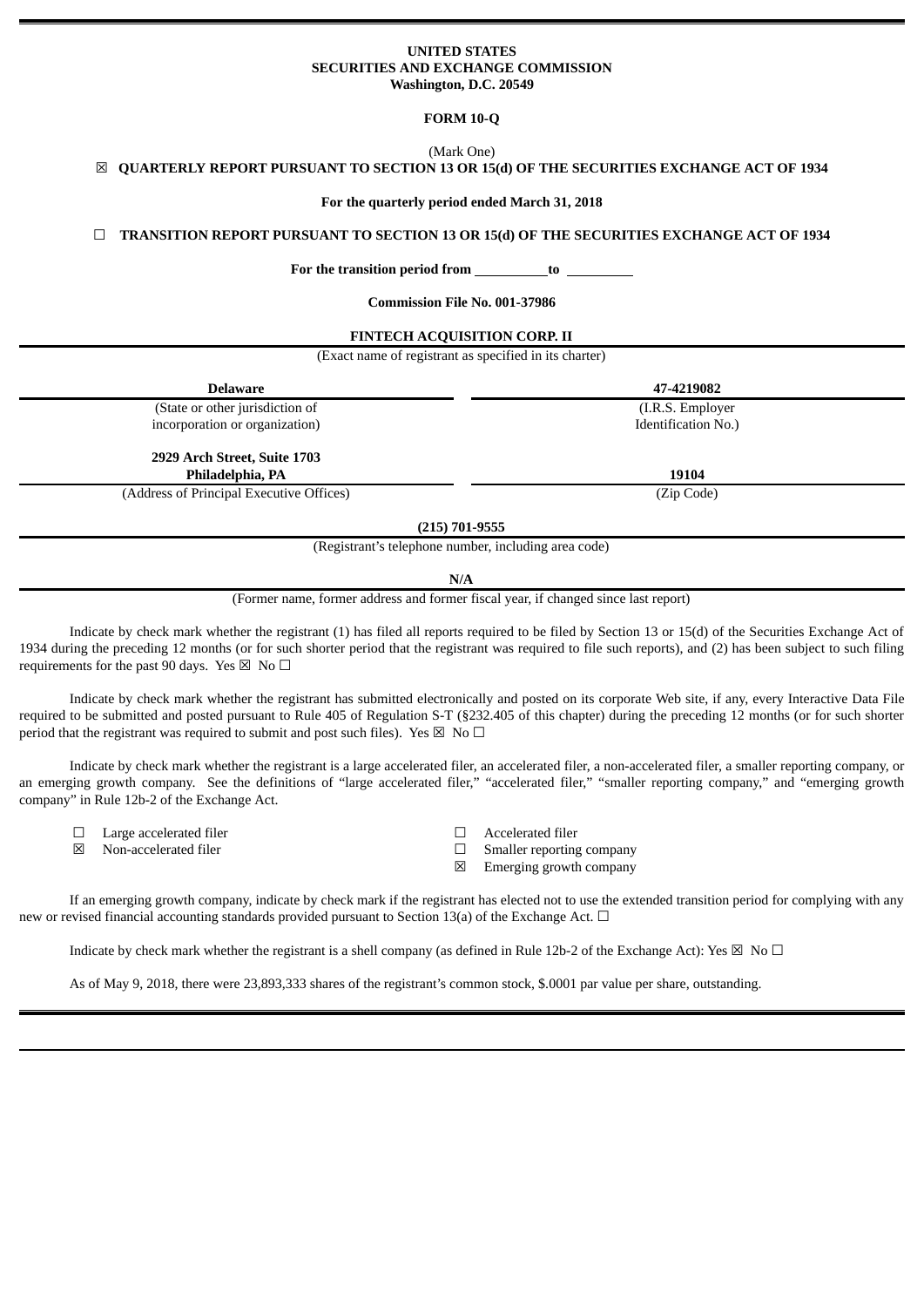# **FINTECH ACQUISITION CORP. II**

# **INDEX TO FINANCIAL STATEMENTS**

**Page**

# **PART 1 - FINANCIAL INFORMATION**

| Item 1.           | <b>Financial Statements</b>                                                                                    | $\mathbf{1}$   |
|-------------------|----------------------------------------------------------------------------------------------------------------|----------------|
|                   | Condensed Consolidated Balance Sheets as of March 31, 2018 (unaudited) and December 31, 2017                   | $\mathbf{1}$   |
|                   |                                                                                                                |                |
|                   | Condensed Consolidated Statements of Operations for the Three Months Ended March 31, 2018 and 2017 (unaudited) | $\overline{2}$ |
|                   | Condensed Consolidated Statements of Cash Flows for the Three Months Ended March 31, 2018 and 2017 (unaudited) | 3              |
|                   |                                                                                                                |                |
|                   | Notes to Condensed Consolidated Financial Statements (unaudited)                                               | $\overline{4}$ |
| Item 2.           | Management's Discussion and Analysis of Financial Condition and Results of Operations                          | 13             |
|                   |                                                                                                                |                |
| Item 3.           | Quantitative and Qualitative Disclosures about Market Risk                                                     | 15             |
| Item 4.           | <b>Controls and Procedures</b>                                                                                 | 15             |
|                   |                                                                                                                |                |
|                   | <b>PART II - OTHER INFORMATION</b>                                                                             |                |
| Item 1.           | <b>Legal Proceedings</b>                                                                                       | 16             |
|                   |                                                                                                                |                |
| Item 1A.          | <b>Risk Factors</b>                                                                                            | 16             |
| Item 2.           | Unregistered Sales of Equity Securities and Use of Proceeds                                                    | 16             |
|                   |                                                                                                                |                |
| Item 3.           | <b>Defaults Upon Senior Securities</b>                                                                         | 16             |
| Item 4.           | <b>Mine Safety Disclosures</b>                                                                                 | 16             |
|                   |                                                                                                                |                |
| Item 5.           | Other Information                                                                                              | 16             |
| Item 6.           | Exhibits                                                                                                       | 16             |
|                   |                                                                                                                |                |
| <b>SIGNATURES</b> |                                                                                                                | 17             |
|                   |                                                                                                                |                |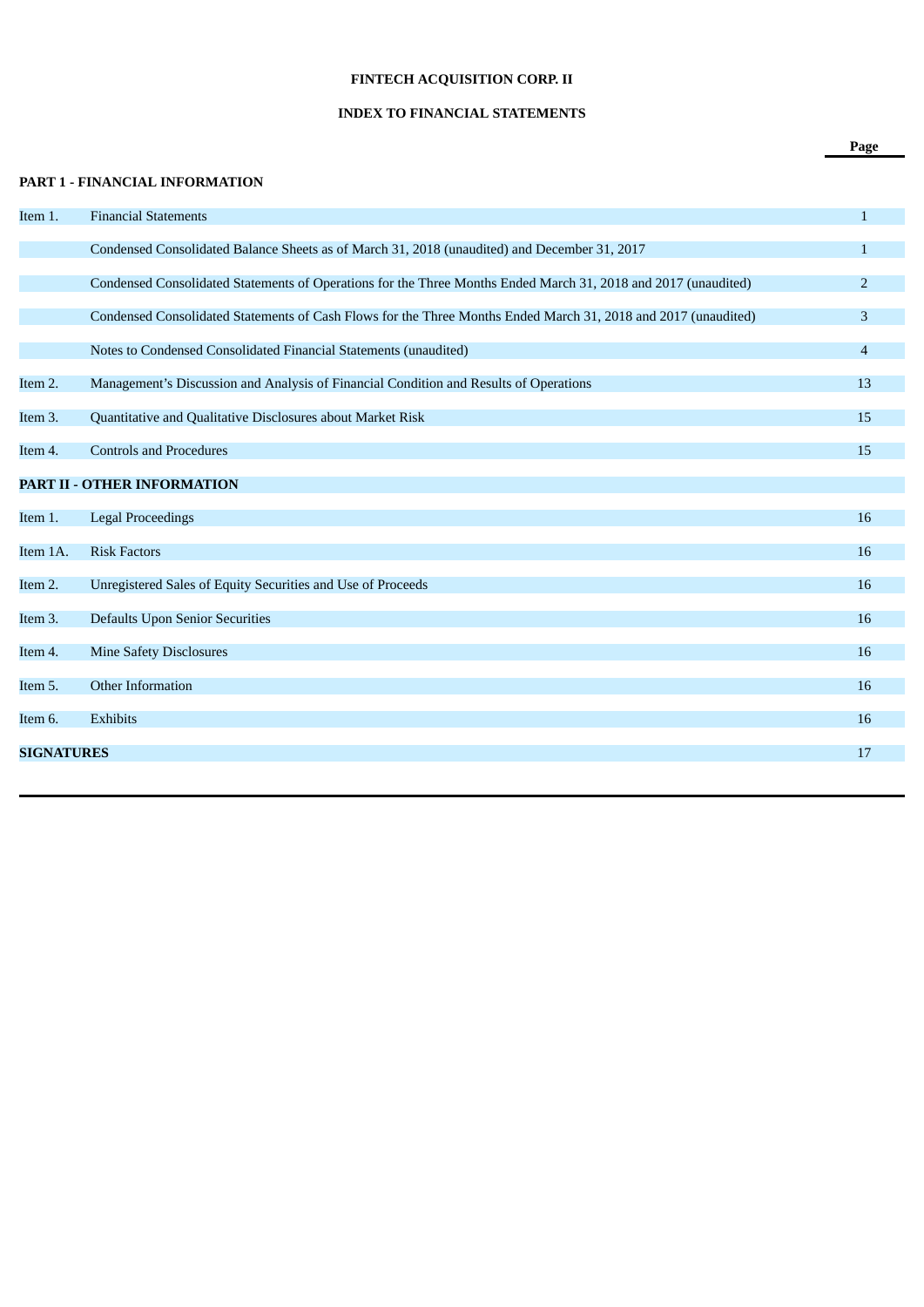## **Item 1. Financial Statements**

### **FINTECH ACQUISITION CORP. II CONDENSED CONSOLIDATED BALANCE SHEETS**

|                                                                                                                                                                                                                           |     | March 31,<br>2018<br>(Unaudited) | December 31,<br>2017 |
|---------------------------------------------------------------------------------------------------------------------------------------------------------------------------------------------------------------------------|-----|----------------------------------|----------------------|
| <b>ASSETS</b>                                                                                                                                                                                                             |     |                                  |                      |
| <b>Current Assets</b>                                                                                                                                                                                                     |     |                                  |                      |
| Cash                                                                                                                                                                                                                      | \$. | 59,507                           | \$<br>362,581        |
| Prepaid expenses and other current assets                                                                                                                                                                                 |     | 139,094                          | 13,560               |
| <b>Total Current Assets</b>                                                                                                                                                                                               |     | 198,601                          | 376,141              |
| Cash and marketable securities held in Trust Account                                                                                                                                                                      |     | 175,830,893                      | 175,883,186          |
| <b>Total Assets</b>                                                                                                                                                                                                       |     | 176,029,494                      | \$176,259,327        |
| <b>LIABILITIES AND STOCKHOLDERS' EQUITY</b>                                                                                                                                                                               |     |                                  |                      |
| <b>Current Liabilities</b>                                                                                                                                                                                                |     |                                  |                      |
| Accrued expenses                                                                                                                                                                                                          | \$  | 484,209                          | \$<br>480,538        |
| Income taxes payable                                                                                                                                                                                                      |     | 117,458                          | 436,721              |
| Promissory note - related party                                                                                                                                                                                           |     | 115,000                          |                      |
| <b>Total Current Liabilities</b>                                                                                                                                                                                          |     | 716.667                          | 917,259              |
| Deferred underwriting fees                                                                                                                                                                                                |     | 9,190,000                        | 9,190,000            |
| Deferred legal fees payable                                                                                                                                                                                               |     | 25,000                           | 25,000               |
| <b>Total Liabilities</b>                                                                                                                                                                                                  |     | 9,931,667                        | 10,132,259           |
| <b>Commitments and Contingencies</b>                                                                                                                                                                                      |     |                                  |                      |
| Common stock subject to possible redemption, \$0.0001 par value; 16,109,782 and 16,112,706 shares (at redemption<br>value of approximately \$10.00 per share as of March 31, 2018 and December 31, 2017, respectively)    |     | 161,097,820                      | 161,127,060          |
| <b>Stockholders' Equity</b>                                                                                                                                                                                               |     |                                  |                      |
| Preferred stock, \$0.0001 par value; 5,000,000 authorized, none issued and outstanding                                                                                                                                    |     |                                  |                      |
| Common stock, \$0.0001 par value; 35,000,000 shares authorized; 7,783,551 and 7,780,627 shares issued and<br>outstanding (excluding 16,109,782 and 16,112,706 shares subject to possible redemption) as of March 31, 2018 |     |                                  |                      |
| and December 31, 2017, respectively                                                                                                                                                                                       |     | 778                              | 778                  |
| Additional paid-in capital                                                                                                                                                                                                |     | 5,217,625                        | 5,188,385            |
| Accumulated deficit                                                                                                                                                                                                       |     | (218, 396)                       | (189, 155)           |
| <b>Total Stockholders' Equity</b>                                                                                                                                                                                         |     | 5,000,007                        | 5,000,008            |
| TOTAL LIABILITIES AND STOCKHOLDERS' EQUITY                                                                                                                                                                                |     | 176,029,494                      | \$176,259,327        |

The accompanying notes are an integral part of the unaudited condensed consolidated financial statements.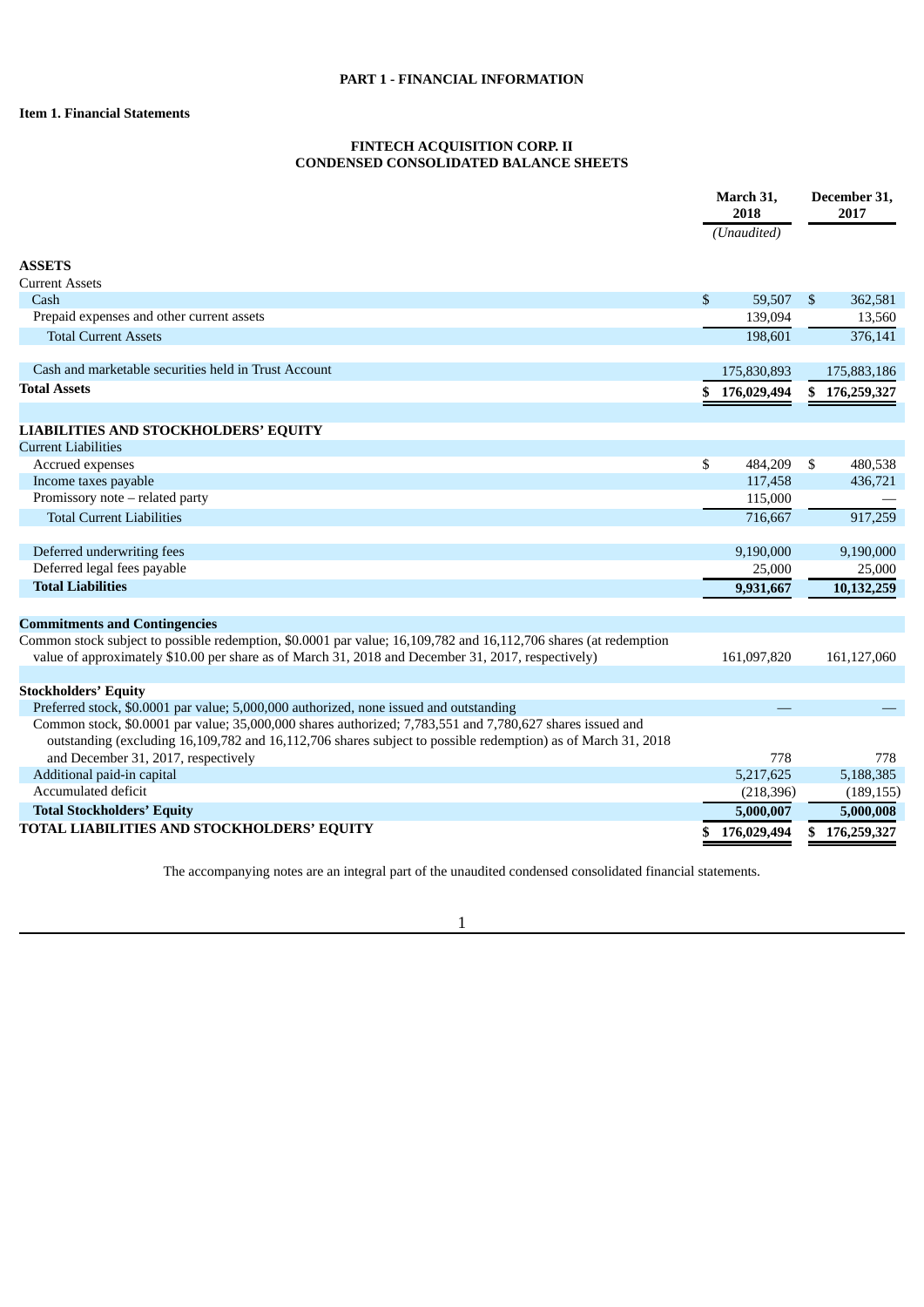## **FINTECH ACQUISITION CORP. II CONDENSED CONSOLIDATED STATEMENTS OF OPERATIONS (Unaudited)**

|                                     |      | <b>Three Months Ended</b><br>March 31, |  |  |
|-------------------------------------|------|----------------------------------------|--|--|
|                                     | 2018 | 2017                                   |  |  |
| <b>Operating costs</b>              | \$   | 413,173<br>226,756<br>\$.              |  |  |
| <b>Loss from operations</b>         |      | (226, 756)<br>(413, 173)               |  |  |
| Other income:                       |      |                                        |  |  |
| Interest income                     |      | 61,666<br>484,669                      |  |  |
| Income (loss) before taxes          |      | (165,090)<br>71,496                    |  |  |
| Provision for income taxes          |      | (100, 737)                             |  |  |
| <b>Net Loss</b>                     |      | (29, 241)<br>(165,090)<br>- \$         |  |  |
| Weighted average shares outstanding |      |                                        |  |  |
| Basic and diluted $(1)$             |      | 7,780,627<br>7,070,173                 |  |  |
|                                     |      |                                        |  |  |
| Net loss per common share           |      |                                        |  |  |
| Basic and diluted                   | \$   | (0.02)<br>(0.00)<br>- \$               |  |  |

(1) This number excludes an aggregate of up to 16,109,782 shares and 16,114,732 shares subject to possible redemption at March 31, 2018 and 2017, respectively.

The accompanying notes are an integral part of the unaudited condensed consolidated financial statements.

$$
\overline{2}
$$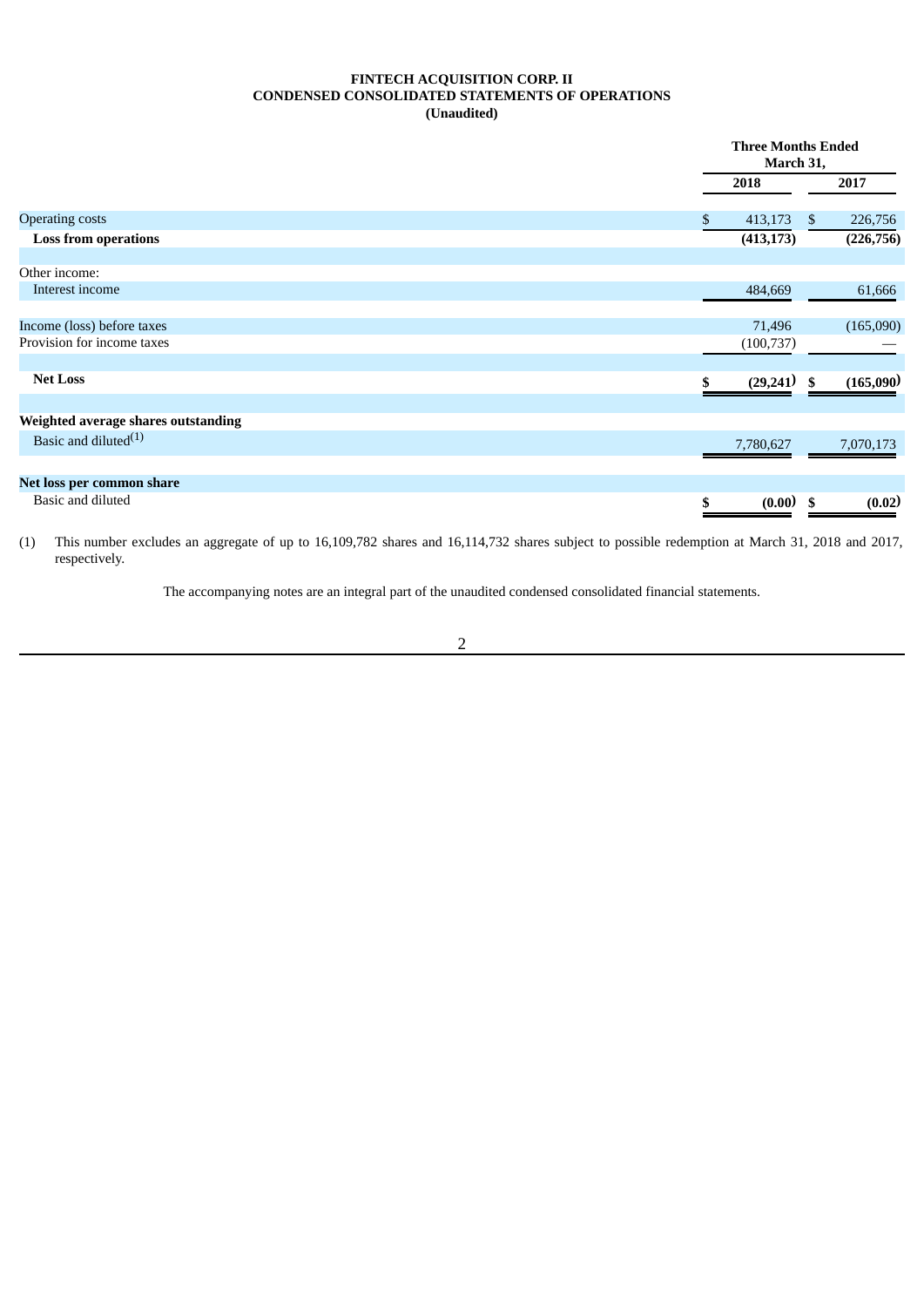### **FINTECH ACQUISITION CORP. II CONDENSED CONSOLIDATED STATEMENTS OF CASH FLOWS (Unaudited)**

|                                                                             |                     | <b>Three Months Ended</b><br>March 31, |  |
|-----------------------------------------------------------------------------|---------------------|----------------------------------------|--|
|                                                                             | 2018                | 2017                                   |  |
| <b>Cash Flows from Operating Activities:</b>                                |                     |                                        |  |
| <b>Net loss</b>                                                             | $(29,241)$ \$<br>\$ | (165,090)                              |  |
| Adjustments to reconcile net loss to net cash used in operating activities: |                     |                                        |  |
| Interest earned on marketable securities held in Trust Account              | (484, 669)          | (61, 666)                              |  |
| Changes in operating assets and liabilities:                                |                     |                                        |  |
| Prepaid expenses and other current assets                                   | (125, 534)          | (86,790)                               |  |
| Accrued expenses                                                            | 3,671               | 16,429                                 |  |
| Income taxes payable                                                        | (319,263)           |                                        |  |
| Net cash used in operating activities                                       | (955, 036)          | (297, 117)                             |  |
| <b>Cash Flows from Investing Activities:</b>                                |                     |                                        |  |
| Investment of cash in Trust Account                                         |                     | (175,000,000)                          |  |
| Cash deposited into Trust Account                                           | (25, 592)           |                                        |  |
| Cash withdrawn from Trust Account                                           | 562,554             |                                        |  |
| Net cash provided by (used) in investing activities                         | 536,962             | (175,000,000)                          |  |
| <b>Cash Flows from Financing Activities:</b>                                |                     |                                        |  |
| Proceeds from sale of Units, net of underwriting discounts paid             |                     | 171,940,000                            |  |
| Proceeds from sale of Placement Units                                       |                     | 4,200,000                              |  |
| Proceed from issuance of common stock to Initial Stockholders               |                     | 3,311                                  |  |
| Proceeds from promissory note - related party                               | 115,000             |                                        |  |
| Repayment of promissory note - related party                                |                     | (231, 846)                             |  |
| Payment of offering costs                                                   |                     | (463,778)                              |  |
| Net cash provided by financing activities                                   | 115,000             | 175,447,687                            |  |
| <b>Net Change in Cash</b>                                                   | (303,074)           | 150,570                                |  |
| Cash - Beginning of period                                                  | 362,581             | 82,614                                 |  |
| <b>Cash - Ending of period</b>                                              | \$<br>59,507        | 233,184<br>\$                          |  |
| <b>Non-Cash investing and financing activities:</b>                         |                     |                                        |  |
| Deferred underwriting fees charged to additional paid in capital            |                     |                                        |  |
|                                                                             | \$                  | \$<br>9,190,000                        |  |
| Deferred legal fees charged to additional paid in capital                   | \$                  | \$<br>25,000                           |  |
| Initial classification of common stock subject to possible redemption       | \$                  | 161,314,270<br>\$                      |  |
| Change in value of common stock subject to possible redemption              | (29, 240)<br>\$     | \$<br>(166, 946)                       |  |

The accompanying notes are an integral part of the unaudited condensed consolidated financial statements.

3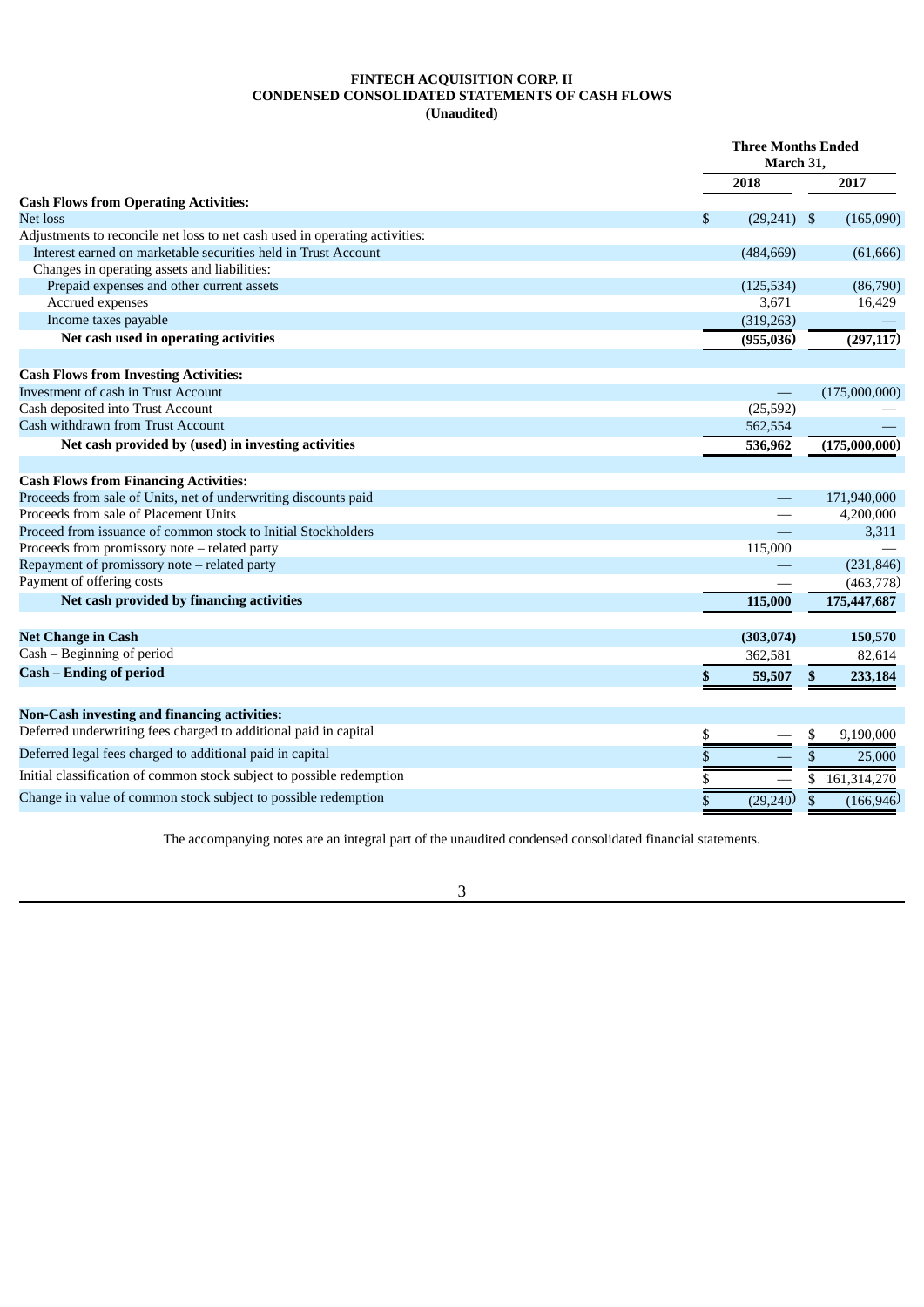### **1. DESCRIPTION OF ORGANIZATION AND BUSINESS OPERATIONS**

FinTech Acquisition Corp. II (the "Company"), is a blank check company incorporated in Delaware on May 28, 2015. The Company was formed for the purpose of acquiring, through a merger, capital stock exchange, asset acquisition, stock purchase, reorganization or other similar business transaction, one or more operating businesses or assets (a "Business Combination"). In connection with the proposed acquisition of Intermex Holdings II, Inc. ("Intermex") (see Note 9), the Company formed two wholly-owned subsidiaries, FinTech II Merger Sub Inc., which was incorporated in Delaware in November 2017 ("Merger Sub I"), and FinTech II Merger Sub 2 LLC, which was formed in Delaware in November 2017 ("Merger Sub II"). Both Merger Sub I and Merger Sub II did not have any activity as of March 31, 2018. The Company has neither engaged in any operations nor generated operating revenues to date.

At March 31, 2018, the Company had not yet commenced operations. All activity through March 31, 2018 relates to the Company's formation and its Initial Public Offering, which is described below, and identifying a target company for a Business Combination and activities in connection with the proposed acquisition of Intermex, described in Note 9.

The registration statement for the Company's initial public offering ("Initial Public Offering") was declared effective on January 19, 2017. On January 25, 2017, the Company consummated the Initial Public Offering of 17,500,000 units ("Units" and, with respect to the common stock included in the Units being offered, the "Public Shares"), which included a partial exercise by the underwriters of their over-allotment option in the amount of 2,200,000 Units at \$10.00 per Unit, generating gross proceeds of \$175,000,000, which is described in Note 3.

Simultaneously with the closing of the Initial Public Offering, the Company consummated the sale of 420,000 units (the "Placement Units") at a price of \$10.00 per Unit in a private placement to the Company's sponsor, FinTech Investors Holding II, LLC (the "Sponsor"), and Cantor Fitzgerald & Co., the representative of the underwriters for the Initial Public Offering ("Cantor"), generating gross proceeds of \$4,200,000, which is described in Note 4.

Transaction costs amounted to \$12,912,088, consisting of \$3,060,000 of underwriting fees, \$9,190,000 of deferred underwriting fees payable (which are held in the Trust Account (defined below)) and \$662,088 of Initial Public Offering costs. As described in Note 6, the \$9,190,000 deferred underwriting fee payable is contingent upon the consummation of a Business Combination by January 25, 2019. As described in Note 6, the \$25,000 of deferred legal fees are payable upon the earlier of the consummation of an initial Business Combination or liquidation of the Company.

Following the closing of the Initial Public Offering on January 25, 2017, an amount of \$175,000,000 (\$10.00 per Unit) from the net proceeds of the sale of the Units in the Initial Public Offering and the Placement Units was placed in a trust account ("Trust Account") and invested in U.S. government securities, within the meaning set forth in Section 2(a)(16) of the Investment Company Act of 1940, as amended (the "Investment Company Act"), with a maturity of 180 days or less or in any open-ended investment company that holds itself out as a money market fund selected by the Company meeting the conditions of paragraphs (d)(2), (d)(3) and (d)(4) of Rule 2a-7 of the Investment Company Act, as determined by the Company, until the earlier of: (i) the consummation of a Business Combination, (ii) the redemption of any Public Shares in connection with a stockholder vote to amend the Company's Amended and Restated Certificate of Incorporation to modify the substance or timing of the Company's obligation to redeem 100% of its Public Shares if it does not complete a Business Combination by January 25, 2019 (the "Combination Period"); or (iii) the distribution of the Trust Account, as described below, if the Company is unable to complete a Business Combination within the Combination Period or upon any earlier liquidation of the Company.

The Company's management has broad discretion with respect to the specific application of the net proceeds of its Initial Public Offering and Placement Units, although substantially all of the net proceeds are intended to be applied generally toward consummating a Business Combination. Nasdaq Capital Market ("NASDAQ") rules provide that the Company's initial Business Combination must be with one or more target businesses that together have a fair market value equal to at least 80% of the balance in the Trust Account (less any deferred underwriting fees and taxes payable on interest earned) at the time of the signing of a definitive agreement in connection with a Business Combination. However, the Company will only complete a Business Combination if the post-Business Combination company owns or acquires a majority of the outstanding voting securities of the target or otherwise acquires a controlling interest in the target sufficient for it not to be required to register as an investment company under the Investment Company Act. There is no assurance that the Company will be able to successfully effect a Business Combination.

 $\overline{A}$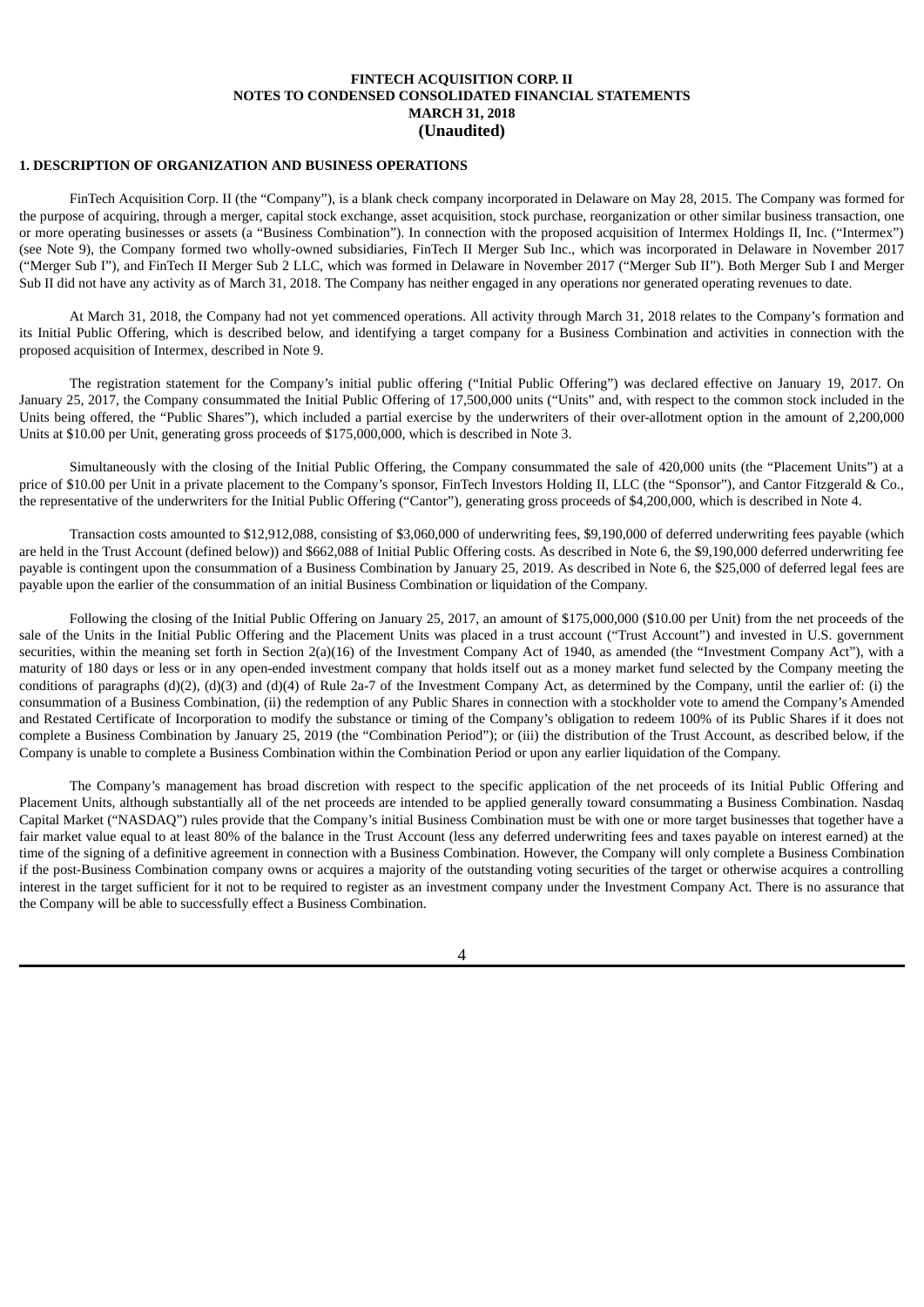The Company will provide its stockholders with the opportunity to redeem all or a portion of their Public Shares upon the completion of a Business Combination either (i) in connection with a stockholder meeting called to approve the Business Combination or (ii) by means of a tender offer. The decision as to whether the Company will seek stockholder approval of a Business Combination or conduct a tender offer will be made by the Company, solely in its discretion. The public stockholders will be entitled to redeem their shares for a pro rata portion of the amount then on deposit in the Trust Account (\$10.00 per share, plus any pro rata interest earned on the funds held in the Trust Account and not previously released to the Company for working capital purposes or to pay its tax obligations). The per-share amount to be distributed to public stockholders who redeem their Public Shares will not be reduced by the deferred underwriting fees the Company will pay to the underwriters (as discussed in Note 6). There will be no redemption rights upon the completion of a Business Combination with respect to the Company's warrants. In such case, the Company will proceed with a Business Combination if the Company has net tangible assets of at least \$5,000,001 upon such consummation of a Business Combination and a majority of the outstanding shares voted are voted in favor of the Business Combination. If a stockholder vote is not required by law and the Company does not decide to hold a stockholder vote for business or other legal reasons, the Company will, pursuant to its Amended and Restated Certificate of Incorporation, conduct the redemptions pursuant to the tender offer rules of the Securities and Exchange Commission ("SEC"), and file tender offer documents with the SEC prior to completing a Business Combination. If, however, stockholder approval of the transaction is required by law, or the Company decides to obtain stockholder approval for business or other legal reasons, the Company will offer to redeem shares in conjunction with a proxy solicitation pursuant to the proxy rules and not pursuant to the tender offer rules. If the Company seeks stockholder approval in connection with a Business Combination, the Sponsor, Daniel Cohen, Betsy Cohen, DGC Family FinTech Trust, Swarthmore Trust of 2016, James J. McEntee, III, Shami Patel, Jeremy Kuiper, Hepco Family Trust, Plamen Mitrikov, Cohen Sponsor Interests II, LLC and Cohen and Company LLC (together the "Initial Stockholders"), have agreed to vote their Founder Shares (as defined in Note 5), Placement Shares (as defined in Note 4) and any Public Shares held by them in favor of approving a Business Combination. Cantor has not committed to vote any shares held by it in favor of a Business Combination.

The Company will have until the expiration of the Combination Period to consummate its Business Combination. If the Company is unable to consummate a Business Combination within the Combination Period, the Company will (i) cease all operations except for the purposes of winding up of its affairs; (ii) distribute the aggregate amount then on deposit in the Trust Account, including any portion of the interest earned thereon which was not previously used for working capital or to pay dissolution expenses or taxes, pro rata to the public stockholders by way of redemption of the Public Shares (which redemption would completely extinguish such holders' rights as stockholders, including the right to receive further liquidation distributions, if any); and (iii) as promptly as possible following such redemption, dissolve and liquidate the balance of the Company's net assets to its remaining stockholders, as part of its plan of dissolution and liquidation.

The Company will also provide its stockholders with the opportunity to redeem all or a portion of their Public Shares in connection with any stockholder vote to approve an amendment to the Company's Amended and Restated Certificate of Incorporation that would affect the substance or timing of the Company's obligation to redeem 100% of Public Shares if it does not complete a Business Combination within the Combination Period. The stockholders will be entitled to redeem their shares for a pro rata portion of the amount then on deposit in the Trust Account (\$10.00 per share, plus any pro rata interest earned on the funds held in the Trust Account and not previously released to the Company for working capital purposes or to pay its tax obligations). There will be no redemption rights with respect to the Company's warrants in connection with such a stockholder vote to approve such an amendment to the Company's Amended and Restated Certificate of Incorporation. Notwithstanding the foregoing, the Company may not redeem shares in an amount that would cause its net tangible assets to be less than \$5,000,001. The Initial Stockholders have agreed to vote their Founder Shares, Placement Shares and any Public Shares held by them in favor of any such amendment.

The Initial Stockholders and Cantor have agreed to waive their redemption rights with respect to the Founder Shares and Placement Shares (defined below) (i) in connection with the consummation of a Business Combination, (ii) in connection with a stockholder vote to amend the Company's Amended and Restated Certificate of Incorporation to modify the substance or timing of the Company's obligation to redeem 100% of its Public Shares if it does not complete a Business Combination within the Combination Period, and (iii) if the Company fails to consummate a Business Combination within the Combination Period or upon the Company's liquidation prior to the expiration of the Combination Period. The Initial Stockholders have also agreed to waive their redemption rights with respect to Public Shares in connection with a Business Combination and in connection with a stockholder vote to amend the Company's Amended and Restated Certificate of Incorporation to modify the substance or timing of its obligation to redeem 100% of its Public Shares if it does not complete a Business Combination within the Combination Period. However, the Initial Stockholders will be entitled to redemption rights with respect to any Public Shares held by them if the Company fails to consummate a Business Combination or liquidates within the Combination Period. Cantor will have the same redemption rights as a public stockholder with respect to any Public Shares it acquires, however, Cantor has informed the Company that it has no current commitments, plans or intentions to acquire Public Shares for its own account. The underwriters have agreed to waive their rights to deferred underwriting fees held in the Trust Account in the event the Company does not consummate a Business Combination within the Combination Period and, in such event, such amounts will be included with the funds held in the Trust Account that will be available to fund the redemption of the Public Shares. In the event of such distribution, it is possible that the per share value of the residual assets remaining available for distribution (including Trust Account assets) will be less than the initial public offering price per Unit in the Initial Public Offering. Placing funds in the Trust Account may not protect those funds from third party claims against the Company. Although the Company will seek to have all vendors, service providers, prospective target businesses or other entities it engages, execute agreements with the Company waiving any claim of any kind in or to any monies held in the Trust Account, there is no guarantee that such persons will execute such agreements. The Company's Chief Executive Officer has agreed that he will be liable under certain circumstances to ensure that the proceeds in the Trust Account are not reduced by the claims of target businesses or vendors or other entities that are owed money by the Company for service rendered, contracted for or products sold to the Company. However, he may not be able to satisfy those obligations should they arise.

Notwithstanding the foregoing redemption rights, if the Company seeks stockholder approval of its Business Combination and it does not conduct redemptions in connection with its Business Combination pursuant to the tender offer rules, the Company's Amended and Restated Certificate of Incorporation provides that a public stockholder, together with any affiliate of such stockholder or any other person with whom such stockholder is acting in concert or as a "group" (as defined under Section 13 of the Securities Exchange Act of 1934, as amended, or the Exchange Act), will be restricted from redeeming its shares with respect to an aggregate of 20.0% or more of the shares sold in the Initial Public Offering. However, there is no restriction on the Company's stockholders' ability to vote all of their shares for or against a Business Combination.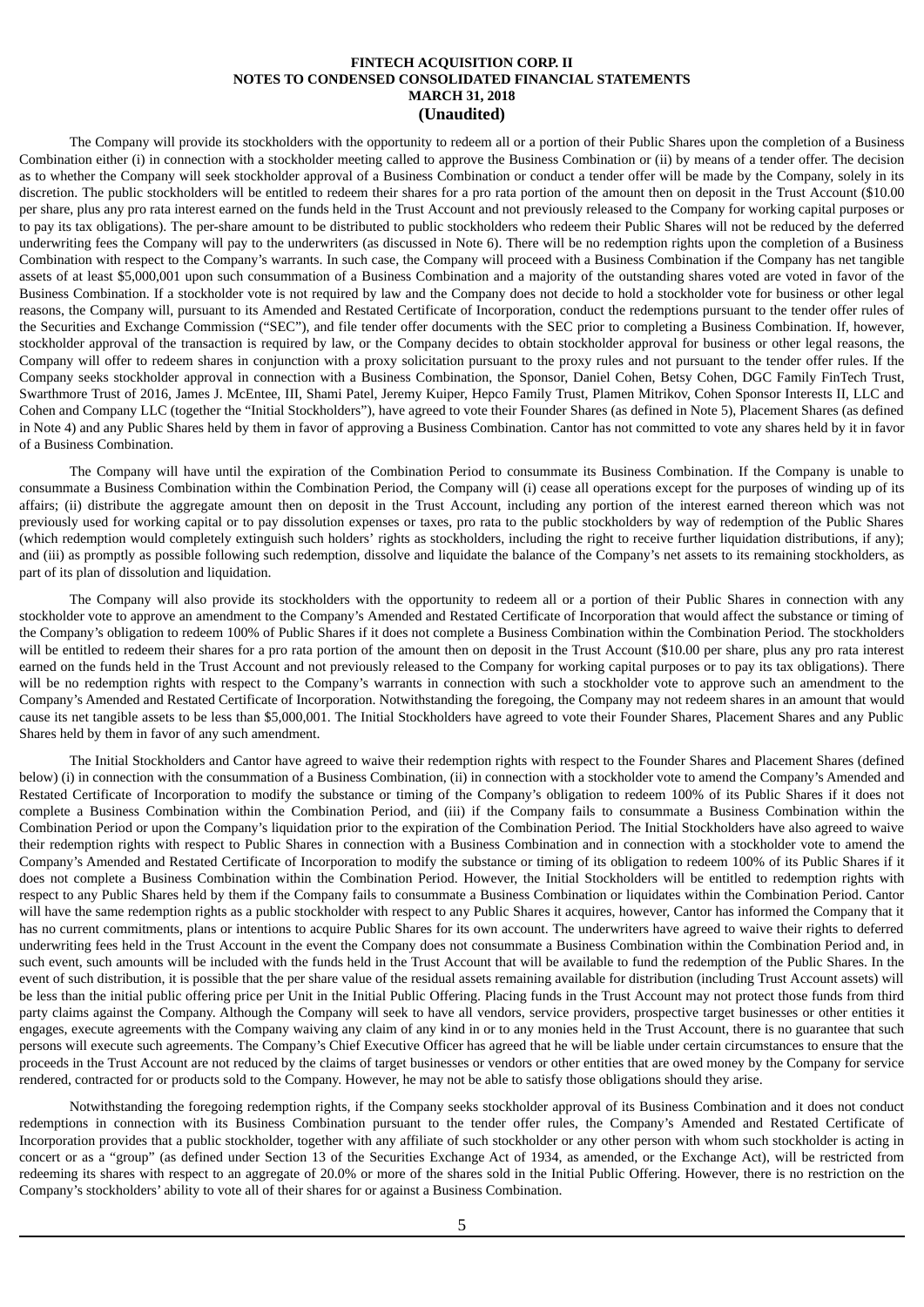### **2. SUMMARY OF SIGNIFICANT ACCOUNTING POLICIES**

#### **Basis of presentation**

The accompanying unaudited condensed consolidated financial statements have been prepared in accordance with accounting principles generally accepted in the United States of America ("GAAP") for interim financial information and in accordance with the instructions to Form 10-Q and Article 10 of Regulation S-X of the SEC. Certain information or footnote disclosures normally included in financial statements prepared in accordance with GAAP have been condensed or omitted, pursuant to the rules and regulations of the SEC for interim financial reporting. Accordingly, they do not include all the information and footnotes necessary for a comprehensive presentation of financial position, results of operations, or cash flows. In the opinion of management, the accompanying unaudited condensed consolidated financial statements include all adjustments, consisting of a normal recurring nature, which are necessary for a fair presentation of the financial position, operating results and cash flows for the periods presented.

The accompanying unaudited condensed consolidated financial statements should be read in conjunction with the Company's Annual Report on Form 10-K for the year ended December 31, 2017 as filed with the SEC on March 15, 2018, which contains the audited financial statements and notes thereto. The financial information as of December 31, 2017 is derived from the audited financial statements presented in the Company's Annual Report on Form 10-K for the year ended December 31, 2017. The interim results for the three months ended March 31, 2018 are not necessarily indicative of the results to be expected for the year ending December 31, 2018 or for any future interim periods.

In connection with the Company's assessment of going concern considerations in accordance with the Financial Accounting Standard Board's Accounting Standards Update ("ASU") 2014-15, "Disclosures of Uncertainties about an Entity's Ability to Continue as a Going Concern," management has determined that the mandatory liquidation and subsequent dissolution raises substantial doubt about the Company's ability to continue as a going concern. No adjustments have been made to the carrying amounts of assets or liabilities should the Company be required to liquidate after January 25, 2019.

#### **Principles of Consolidation**

The accompanying condensed consolidated financial statements include the accounts of the Company and its wholly-owned subsidiaries. All significant intercompany balances and transactions have been eliminated in consolidation.

### **Emerging growth company**

The Company is an "emerging growth company," as defined in Section 2(a) of the Securities Act of 1933, as amended, (the "Securities Act"), as modified by the Jumpstart Our Business Startups Act of 2012 (the "JOBS Act"), and it may take advantage of certain exemptions from various reporting requirements that are applicable to other public companies that are not emerging growth companies including, but not limited to, not being required to comply with the auditor attestation requirements of Section 404 of the Sarbanes-Oxley Act, reduced disclosure obligations regarding executive compensation in its periodic reports and proxy statements, and exemptions from the requirements of holding a nonbinding advisory vote on executive compensation and stockholder approval of any golden parachute payments not previously approved.

Further, section 102(b)(1) of the JOBS Act exempts emerging growth companies from being required to comply with new or revised financial accounting standards until private companies (that is, those that have not had a Securities Act registration statement declared effective or do not have a class of securities registered under the Exchange Act) are required to comply with the new or revised financial accounting standards. The JOBS Act provides that a company can elect to opt out of the extended transition period and comply with the requirements that apply to non-emerging growth companies but any such election to opt out is irrevocable. The Company has elected not to opt out of such extended transition period, which means that when a standard is issued or revised and it has different application dates for public or private companies, the Company, as an emerging growth company, can adopt the new or revised standard at the time private companies adopt the new or revised standard. This may make comparison of the Company's consolidated financial statements with another public company which is neither an emerging growth company nor an emerging growth company which has opted out of using the extended transition period difficult or impossible because of the potential differences in accounting standards used.

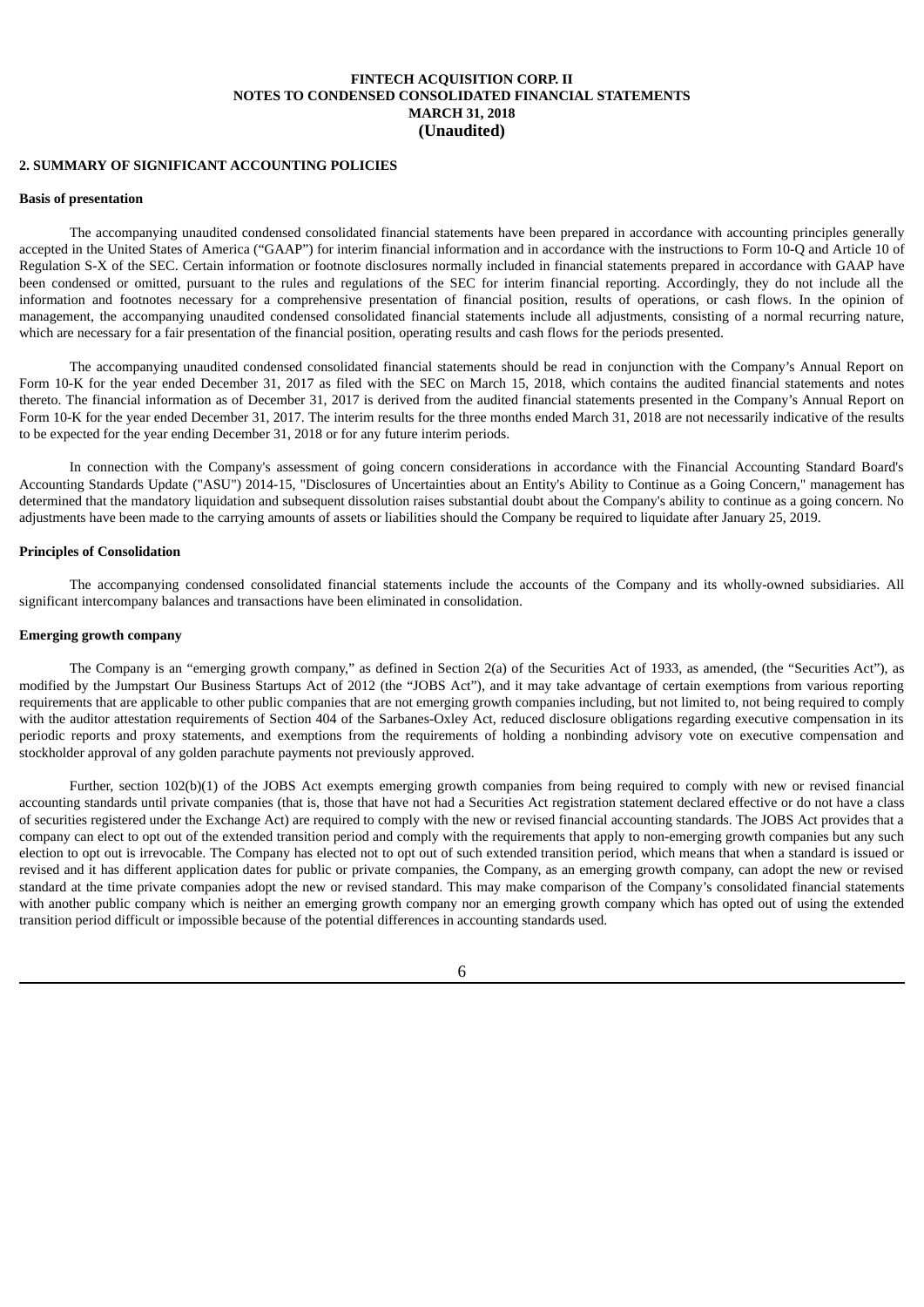### **Use of estimates**

The preparation of consolidated financial statements in conformity with GAAP requires management to make estimates and assumptions that affect the reported amounts of assets and liabilities and disclosure of contingent assets and liabilities at the date of the consolidated financial statements and the reported amounts of income and expense during the reporting periods.

Making estimates requires management to exercise significant judgment. It is at least reasonably possible that the estimate of the effect of a condition, situation or set of circumstances that existed at the date of the consolidated financial statements, which management considered in formulating its estimate, could change in the near term due to one or more future confirming events. Accordingly, the actual results could differ significantly from those estimates.

#### **Cash and cash equivalents**

The Company considers all short-term investments with an original maturity of three months or less when purchased to be cash equivalents. The Company did not have any cash equivalents as of March 31, 2018 and December 31, 2017.

#### **Cash and marketable securities held in Trust Account**

At March 31, 2018 and December 31, 2017, the assets held in the Trust Account were held in cash and U.S. Treasury Bills.

### **Common stock subject to possible redemption**

The Company accounts for its common stock subject to possible redemption in accordance with the guidance in Accounting Standards Codification ("ASC") Topic 480 "Distinguishing Liabilities from Equity." Common stock subject to mandatory redemption (if any) is classified as a liability instrument and is measured at fair value. Conditionally redeemable common stock (including common stock that features redemption rights that are either within the control of the holder or subject to redemption upon the occurrence of uncertain events not solely within the Company's control) is classified as temporary equity. At all other times, common stock is classified as stockholders' equity. The Company's common stock features certain redemption rights that are considered to be outside of the Company's control and subject to occurrence of uncertain future events. Accordingly, at March 31, 2018 and December 31, 2017, 16,109,782 and 16,112,706 shares of common stock subject to possible redemption, respectively, are presented as temporary equity, outside of the stockholders' equity section on the Company's condensed consolidated balance sheet.

### **Offering costs**

Offering costs consist principally of legal, accounting and underwriting costs incurred that were directly related to the Initial Public Offering. Offering costs amounting to \$12,912,088 were charged to stockholders' equity upon completion of the Initial Public Offering.

#### **Income taxes**

The Company complies with the accounting and reporting requirements of ASC Topic 740 "Income Taxes," which requires an asset and liability approach to financial accounting and reporting for income taxes. Deferred income tax assets and liabilities are computed for differences between the financial statement and tax bases of assets and liabilities that will result in future taxable or deductible amounts, based on enacted tax laws and rates applicable to the periods in which the differences are expected to affect taxable income. Valuation allowances are established, when necessary, to reduce deferred tax assets to the amount expected to be realized.

ASC Topic 740 prescribes a recognition threshold and a measurement attribute for the financial statement recognition and measurement of tax positions taken or expected to be taken in a tax return. For those benefits to be recognized, a tax position must be more-likely-than-not to be sustained upon examination by taxing authorities. The Company recognizes accrued interest and penalties related to unrecognized tax benefits as income tax expense. There were no unrecognized tax benefits and no amounts accrued for interest and penalties as of March 31, 2018 and December 31, 2017. The Company is currently not aware of any issues under review that could result in significant payments, accruals or material deviation from its position.

The Company may be subject to potential examination by federal, state, and city taxing authorities in the areas of income taxes. These potential examinations may include questioning the timing and amount of deductions, the nexus of income among various tax jurisdictions, and compliance with federal, state, and city tax laws. The Company's management does not expect that the total amount of unrecognized tax benefits will materially change over the next twelve months.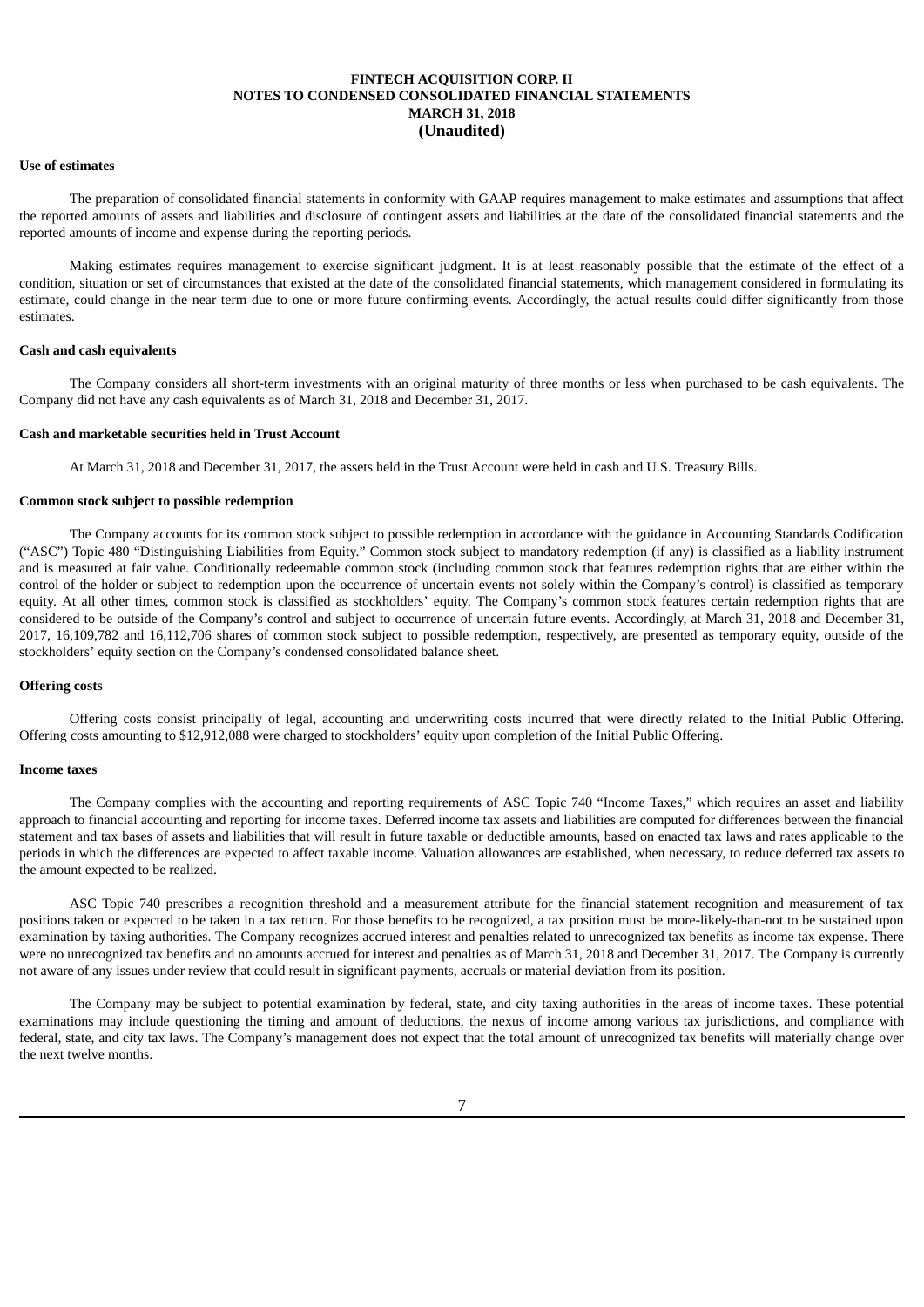### **Net loss per common share**

The Company complies with the accounting and disclosure requirements of ASC Topic 260, "Earnings Per Share." Net loss per common share is computed by dividing net loss by the weighted average number of common shares outstanding for the period. Shares of common stock subject to possible redemption at March 31, 2018 and 2017 have been excluded from the calculation of basic loss per share since such shares, if redeemed, only participate in their pro rata share of the Trust Account earnings. The Company has not considered the effect of warrants to purchase 8,960,000 shares of common stock in the calculation of diluted loss per share, since the exercise of the warrants is contingent upon the occurrence of future events. As a result, diluted loss per common share is the same as basic loss per common share for the periods presented.

#### **Concentration of credit risk**

Financial instruments that potentially subject the Company to concentration of credit risk consist of a cash account in a financial institution which, at times, may exceed the Federal depository insurance coverage of \$250,000. At March 31, 2018 and December 31, 2017, the Company had not experienced losses on this account and management believes the Company is not exposed to significant risks on such account.

#### **Fair value of financial instruments**

The fair value of the Company's assets and liabilities, which qualify as financial instruments under ASC Topic 820, "Fair Value Measurements and Disclosures," approximates the carrying amounts represented in the accompanying condensed consolidated balance sheets, primarily due to their short-term nature.

### **Recently issued accounting standards**

Management does not believe that any recently issued, but not yet effective, accounting pronouncements, if currently adopted, would have a material effect on the Company's condensed consolidated financial statements.

### **3. INITIAL PUBLIC OFFERING**

On January 25, 2017, the Company sold 17,500,000 Units at a purchase price of \$10.00 per Unit, which included a partial exercise by the underwriters of their over-allotment option in the amount of 2,200,000 Units at \$10.00 per Unit. Each Unit consists of one share of the Company's common stock and one-half of one whole warrant ("Public Warrant"). Each whole Public Warrant entitles the holder to purchase one share of common stock at an exercise price of \$11.50 (see Note 7). No fractional Public Warrants were issued upon separation of the Units and only whole Public Warrants trade.

#### **4. PRIVATE PLACEMENT**

Simultaneous with the Initial Public Offering, the Sponsor and Cantor purchased an aggregate of 420,000 Placement Units (390,000 Placement Units by the Sponsor and 30,000 Placement Units by Cantor) at a price of \$10.00 per Unit (or an aggregate purchase price of \$4,200,000). Each Placement Unit consists of one share of common stock ("Placement Share") and one-half of one warrant (each, a "Placement Warrant") to purchase one share of the Company's common stock exercisable at \$11.50. The proceeds from the Placement Units and the proceeds from the Initial Public Offering totaling \$175,000,000 are held in the Trust Account. There will be no redemption rights or liquidating distributions from the Trust Account with respect to the Placement Shares or Placement Warrants.

The Placement Units and their component securities are the same as the public units and their component securities except that they may not be transferable, assignable or salable until 30 days after the consummation of an initial Business Combination, subject to certain limited exceptions.

### **5. RELATED PARTY TRANSACTIONS**

#### **Founder Shares**

On May 28, 2015, the Company issued an aggregate of 5,298,333 shares of common stock to certain of the Initial Stockholders ("Founder Shares") for an aggregate purchase price of \$25,000. In January 2017, the Company issued an additional 701,667 Founder Shares for an aggregate purchase price of \$3,311. As such, total Founder Shares of 6,000,000 included an aggregate of up to 760,000 shares subject to forfeiture by the Initial Stockholders to the extent that the underwriters' over-allotment was not exercised in full or in part, so that the Initial Stockholders would collectively own 25% of the Company's issued and outstanding shares after the Initial Public Offering. As a result of the underwriters' election to exercise their over-allotment option to purchase 2,200,000 Units on January 25, 2017 and waiver of the remainder of their over-allotment option, 733,333 Founder Shares were no longer subject to forfeiture and 26,667 Founder Shares were forfeited. Accordingly, a total of 5,973,333 Founder Shares were outstanding as of March 31, 2018 and December 31, 2017.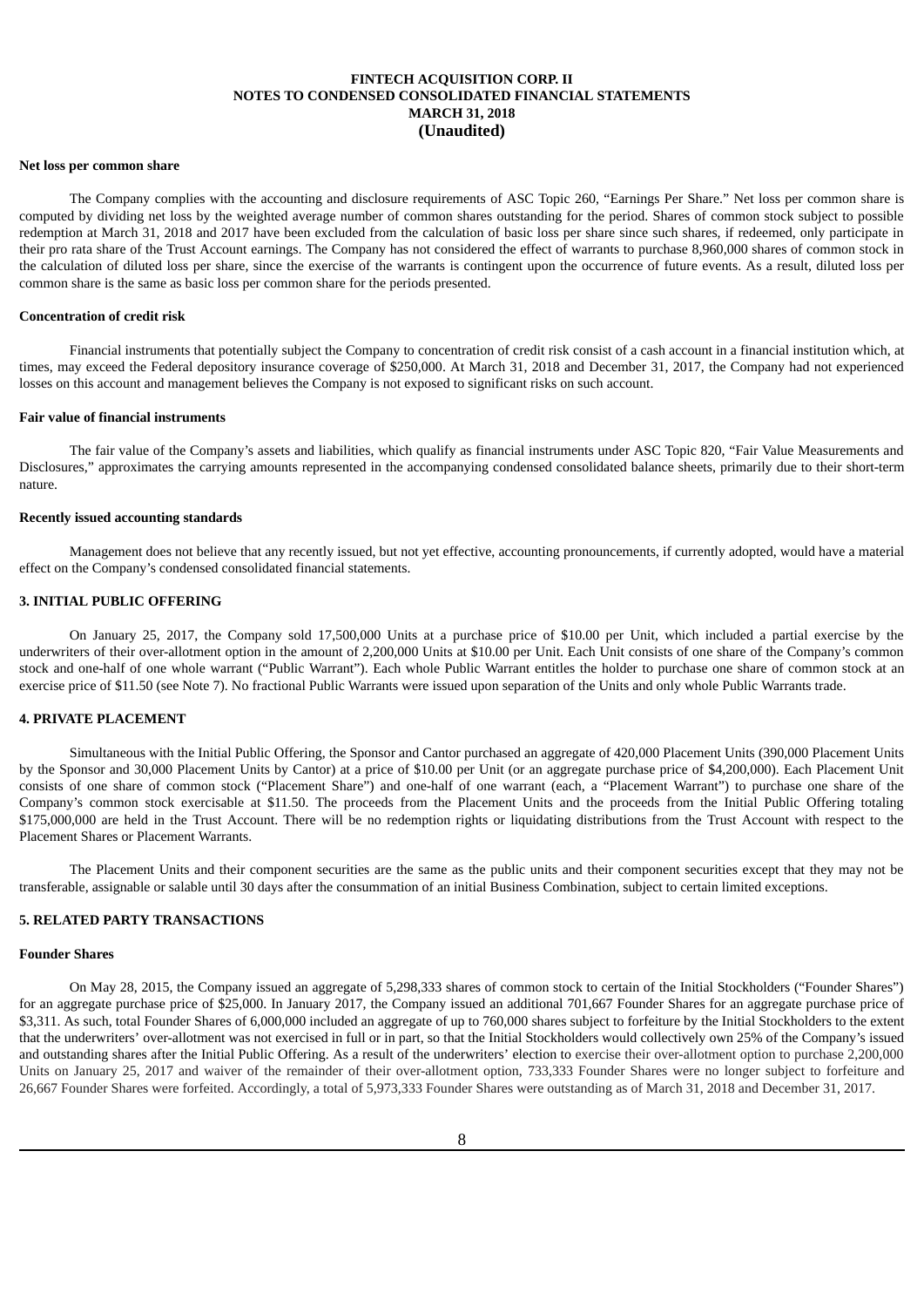The Initial Stockholders have agreed not to transfer, assign or sell any of their Founder Shares (except to permitted transferees) until (i) with respect to 20% of such shares, upon consummation of the Company's initial Business Combination, (ii) with respect to 20% of such shares, when the closing price of the Company's common stock exceeds \$12.00 for any 20 trading days within a 30-trading day period following the consummation of a Business Combination, (iii) with respect to 20% of such shares, when the closing price of the Company's common stock exceeds \$13.50 for any 20 trading days within a 30-trading day period following the consummation of a Business Combination, (iv) with respect to 20% of such shares, when the closing price of the Company's common stock exceeds \$15.00 for any 20 trading days within a 30-trading day period following the consummation of a Business Combination and (v) with respect to 20% of such shares, when the closing price of the Company's common stock exceeds \$17.00 for any 20 trading days within a 30 trading day period following the consummation of a Business Combination or earlier, in any case, if, following a Business Combination, the Company engages in a subsequent transaction (1) resulting in the Company's stockholders having the right to exchange their shares for cash or other securities or (2) involving a consolidation, merger or other change in the majority of the Company's board of directors or management team in which the Company is the surviving entity. Notwithstanding the foregoing, in connection with an initial Business Combination, the Initial Stockholders may transfer, assign or sell their Founder Shares with the Company's consent to any person or entity that agrees in writing to be bound by the transfer restrictions set forth in the prior sentence.

#### **Promissory Note — Related Party**

Prior to the closing of the Initial Public Offering, the Company's Sponsor loaned the Company \$231,846 for expenses related to the Company's formation and the Initial Public Offering. The loan was non-interest bearing, unsecured and due on the earlier of June 30, 2017 or the closing of the Initial Public Offering. The loan was repaid upon the closing of the Initial Public Offering on January 25, 2017.

On March 20, 2018, the Company's Sponsor loaned the Company \$115,000 for working capital purposes. The loan is non-interest bearing, unsecured and due on the date the Company consummates a Business Combination. The loan will not be payable if a Business Combination is not consummated on or before January 25, 2019.

#### **Related Party Loans**

In order to finance transaction costs in connection with a Business Combination, the Sponsor has committed to loan the Company funds as may be required up to a maximum of \$1,100,000 ("Working Capital Loans"), which will be repaid upon the consummation of a Business Combination. However, if the Company does not consummate a Business Combination, the Company may use funds held outside the Trust Account to repay the Working Capital Loans; however, no proceeds from the Trust Account may be used for such repayment, other than interest income earned thereon in an amount, when taken together with amounts released to the Company for working capital purposes, that does not exceed \$500,000. If such funds are insufficient to repay the Working Capital Loans, the unpaid amounts would be forgiven. Any part or all of the Working Capital Loans may be converted into additional warrants at \$0.75 per one-half of one warrant (warrants to purchase a maximum of 733,333 whole shares if the full \$1,100,000 is loaned and that amount is converted into warrants) of the post-Business Combination entity at the option of the Sponsor. The warrants would be identical to the Placement Warrants. There were Working Capital Loans outstanding as of March 31, 2018 and December 31, 2017 in the amount of \$115,000 and \$0, respectively.

#### **6. COMMITMENTS AND CONTINGENCIES**

#### **Registration Rights**

Pursuant to a registration rights agreement entered into on January 19, 2017, the holders of the Founder Shares, Placement Units (including any securities contained therein) and the warrants that may be issued upon conversion of the Working Capital Loans (and any shares of common stock issuable upon the exercise of the Placement Warrants or the warrants issued upon conversion of the Working Capital Loans) are entitled to registration rights. The holders of these securities are entitled to make up to three demands, excluding short form demands, that the Company register such securities. In addition, the holders have certain "piggy-back" registration rights with respect to registration statements filed subsequent to the completion of a Business Combination and rights to require the Company to register for resale such securities pursuant to Rule 415 under the Securities Act. However, the registration rights agreement provides that the Company will not permit any registration statement filed under the Securities Act to become effective until termination of the applicable lock-up period. The Company will bear the expenses incurred in connection with the filing of any such registration statements. In connection with the proposed acquisition of Intermex, the Company will enter into a new registration agreement and the existing registration rights agreement will terminate.

#### **Underwriting Agreement**

The Company granted the underwriters a 45-day option to purchase up to 2,295,000 additional Units to cover over-allotments, if any, at the Initial Public Offering price, less the underwriting discounts and commissions. On January 25, 2017, the underwriters exercised their over-allotment option to purchase 2,200,000 Units at a purchase price of \$10.00 per Unit and waived the remaining portion of the over-allotment option to purchase up to 95,000 Units.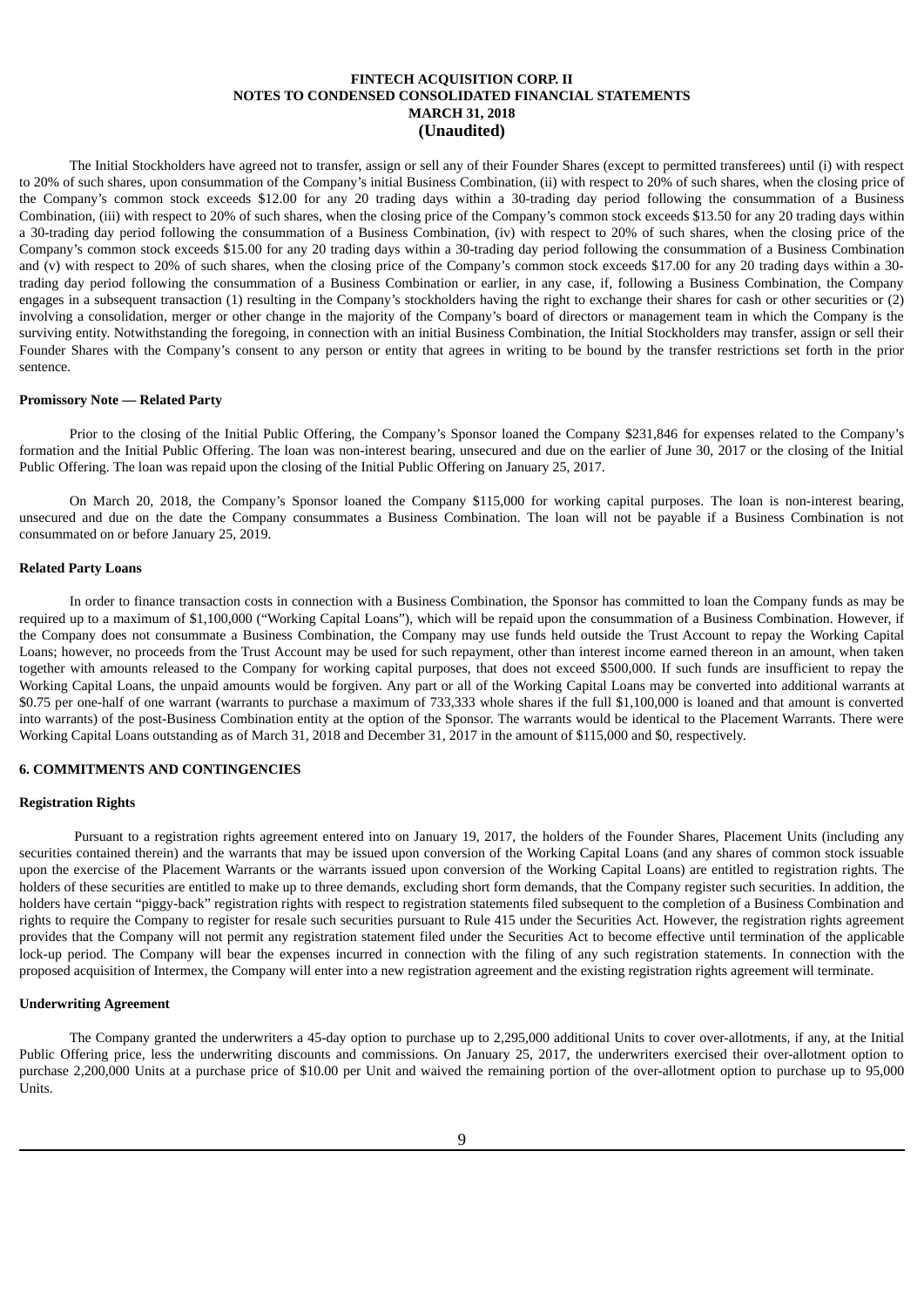The underwriters were paid a cash underwriting discount of two percent (2.0%) of the gross proceeds of the Initial Public Offering, or \$3,060,000. In addition, the underwriters are entitled to a deferred fee of (i) five percent (5.0%) of the gross proceeds of the Initial Public Offering, excluding any amounts raised pursuant to the overallotment option, and (ii) seven percent (7.0%) of the gross proceeds of the Units sold in the Initial Public Offering pursuant to the overallotment option, or an aggregate of \$9,190,000. The deferred fee will be paid in cash upon the closing of a Business Combination from the amounts held in the Trust Account, subject to the terms of the underwriting agreement.

#### **Deferred Legal Fees**

The Company is obligated to pay its attorneys a deferred legal fee of \$25,000 upon consummation of a Business Combination or dissolution of the Company if a Business Combination is not completed within the Combination Period. Accordingly, the Company has recorded \$25,000 as deferred legal fees payable in the accompanying condensed consolidated balance sheet at March 31, 2018 and December 31, 2017.

### **7. STOCKHOLDERS' EQUITY**

*Preferred Stock* — The Company is authorized to issue 5,000,000 shares of preferred stock with a par value of \$0.0001 per share with such designations, rights and preferences as may be determined from time to time by the Company's Board of Directors. At March 31, 2018 and December 31, 2017, there were no shares of preferred stock issued or outstanding.

*Common Stock* — The Company is authorized to issue 35,000,000 shares of common stock with a par value of \$0.0001 per share. Holders of the Company's common stock are entitled to one vote for each common share. At March 31, 2018 and December 31, 2017, there were 7,783,551 and 7,780,627 shares of common stock issued and outstanding, respectively (excluding 16,109,782 and 16,112,706 shares of common stock subject to possible redemption, respectively).

*Warrants* — Public Warrants may only be exercised for a whole number of shares. No fractional shares will be issued upon exercise of the Public Warrants. The Public Warrants will become exercisable on the later of (a) 30 days after the completion of a Business Combination or (b) 12 months from the closing of the Initial Public Offering; provided that in each case the Company has an effective registration statement under the Securities Act covering the shares of common stock issuable upon exercise of the Public Warrants and a current prospectus relating to them is available. The Company has agreed that as soon as practicable, but in no event later than 20 business days after the closing of a Business Combination, the Company will use its best efforts to file with the SEC a registration statement for the registration, under the Securities Act, of the shares of common stock issuable upon exercise of the Public Warrants. The Company will use its best efforts to cause the same to become effective and to maintain the effectiveness of such registration statement, and a current prospectus relating thereto, until the expiration of the Public Warrants in accordance with the provisions of the warrant agreement. Notwithstanding the foregoing, if the Company's common stock is at the time of any exercise of a warrant not listed on a national securities exchange such that it satisfies the definition of a "covered security" under the Securities Act, the Company, at its option, may require holders of Public Warrants who exercise their warrants to do so on a "cashless basis" in accordance with Section 3(a)(9) of the Securities Act and, in the event the Company so elects, the Company will not be required to file or maintain in effect a registration statement. The Public Warrants will expire five years after the completion of a Business Combination or earlier upon redemption or liquidation.

The Placement Warrants are identical to the Public Warrants underlying the Units sold in the Initial Public Offering, except that the Placement Warrants and the common stock issuable upon the exercise of the Placement Warrants will not be transferable, assignable or salable until 30 days after the completion of a Business Combination, subject to certain limited exceptions.

Additionally, the Placement Warrants will be non-redeemable so long as they are held by the Sponsor, Cantor or their permitted transferees. If the Placement Warrants are held by someone other than the Sponsor, Cantor or their permitted transferees, the Placement Warrants will be redeemable by the Company and exercisable by such holders on the same basis as the Public Warrants. In addition, for as long as the Placement Warrants are held by Cantor or its designees or affiliates, they may not be exercised after five years from the effective date of the registration statement for the Initial Public Offering.

The Company may redeem the Public Warrants (except as described above with respect to the Placement Warrants):

- in whole and not in part;
- at a price of \$0.01 per warrant;
- upon a minimum of 30 days' prior written notice of redemption;
- if, and only if, the last sale price of the Company's common stock equals or exceeds \$24.00 per share for any 20 trading days within a 30trading day period ending on the third trading day prior to the date on which the Company sends the notice of redemption to the warrant holders; and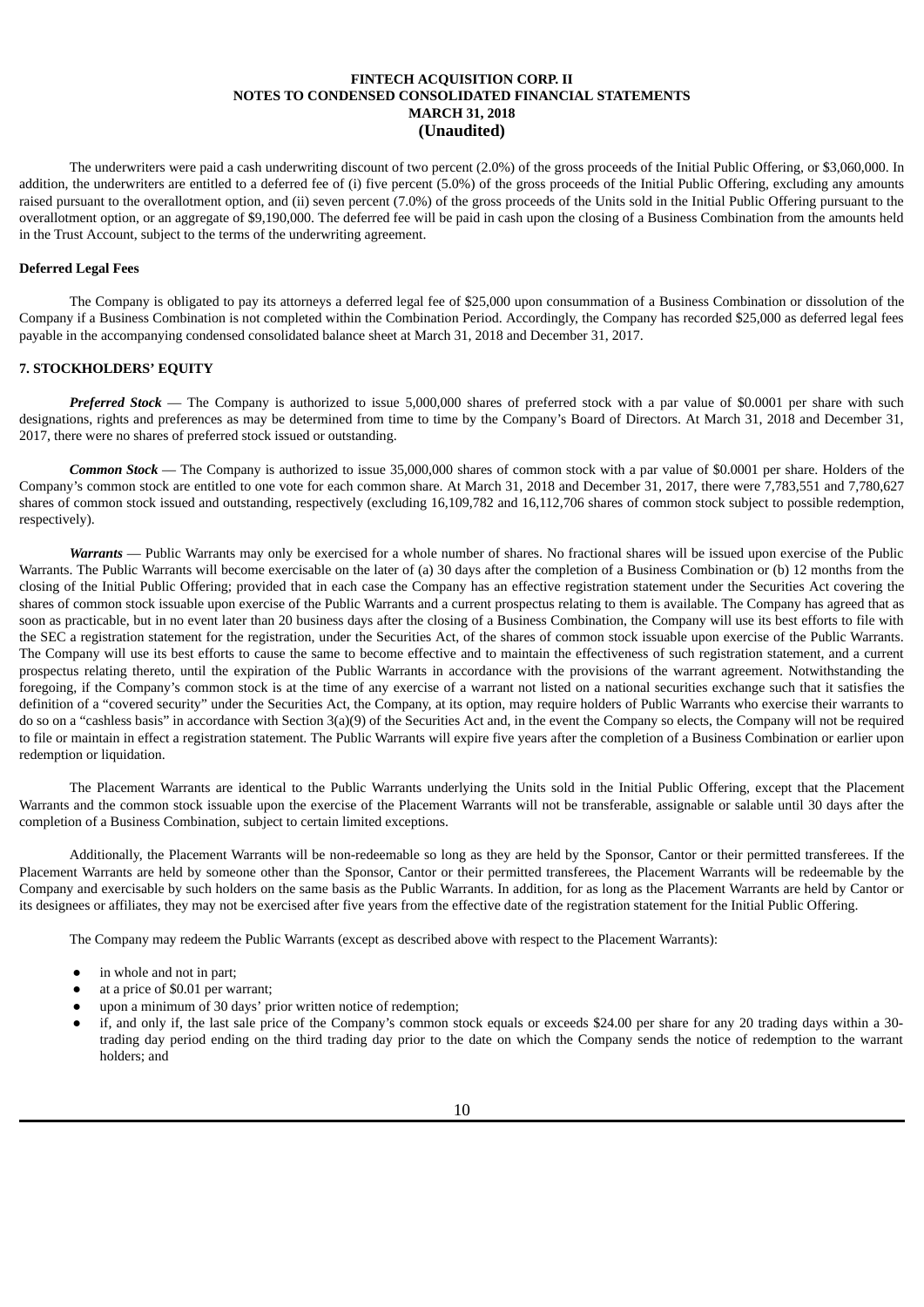if, and only if, there is a current registration statement in effect with respect to the shares of common stock underlying such warrants at the time of redemption and for the entire 30-day trading period referred to above and continuing each day thereafter until the date of redemption.

If the Company calls the Public Warrants for redemption, management will have the option to require all holders that wish to exercise the Public Warrants to do so on a "cashless basis," as described in the warrant agreement.

The exercise price and number of shares of common stock issuable upon exercise of the warrants may be adjusted in certain circumstances including in the event of a stock dividend, or recapitalization, reorganization, merger or consolidation. However, the warrants will not be adjusted for issuance of common stock at a price below its exercise price. Additionally, in no event will the Company be required to net cash settle the warrants. If the Company is unable to complete a Business Combination within the Combination Period and the Company liquidates the funds held in the Trust Account, holders of warrants will not receive any of such funds with respect to their warrants, nor will they receive any distribution from the Company's assets held outside of the Trust Account with the respect to such warrants. Accordingly, the warrants may expire worthless.

### **8. FAIR VALUE MEASUREMENTS**

The Company classifies its U.S. Treasury and equivalent securities as held-to-maturity in accordance with ASC 320 "Investments - Debt and Equity Securities." Held-to-maturity securities are those securities which the Company has the ability and intent to hold until maturity. Held-to-maturity treasury securities are recorded at amortized cost on the accompanying condensed consolidated balance sheet and adjusted for the amortization or accretion of premiums or discounts.

Cash held in the Trust Account amounted to \$58,068 and \$6,050 at March 31, 2018 and December 31, 2017, respectively.

The gross holding gains and fair value of held-to-maturity securities at March 31, 2018 and December 31, 2017 were as follows:

|                   |                                                | Amortized   | Gross<br><b>Holding</b> |              |                   |
|-------------------|------------------------------------------------|-------------|-------------------------|--------------|-------------------|
|                   | <b>Held-To-Maturity</b>                        | Cost        | Losses                  |              | <b>Fair Value</b> |
| March 31, 2018    | U.S. Treasury Securities (Mature on 4/19/2018) | 175,772,825 | (8.268)                 |              | 175,764,557       |
|                   |                                                |             |                         |              |                   |
| December 31, 2017 | U.S. Treasury Securities (Mature on 1/18/2018) | 175,877,136 | (80, 806)               | <sup>S</sup> | 175,796,330       |

The Company follows the guidance in ASC 820 for its financial assets and liabilities that are re-measured and reported at fair value at each reporting period, and non-financial assets and liabilities that are re-measured and reported at fair value at least annually.

The fair value of the Company's financial assets and liabilities reflects management's estimate of amounts that the Company would have received in connection with the sale of the assets or paid in connection with the transfer of the liabilities in an orderly transaction between market participants at the measurement date. In connection with measuring the fair value of its assets and liabilities, the Company seeks to maximize the use of observable inputs (market data obtained from independent sources) and to minimize the use of unobservable inputs (internal assumptions about how market participants would price assets and liabilities). The following fair value hierarchy is used to classify assets and liabilities based on the observable inputs and unobservable inputs used in order to value the assets and liabilities:

- Level 1: Quoted prices in active markets for identical assets or liabilities. An active market for an asset or liability is a market in which transactions for the asset or liability occur with sufficient frequency and volume to provide pricing information on an ongoing basis.
- Level 2: Observable inputs other than Level 1 inputs. Examples of Level 2 inputs include quoted prices in active markets for similar assets or liabilities and quoted prices for identical assets or liabilities in markets that are not active.
- Level 3: Unobservable inputs based on our assessment of the assumptions that market participants would use in pricing the asset or liability.

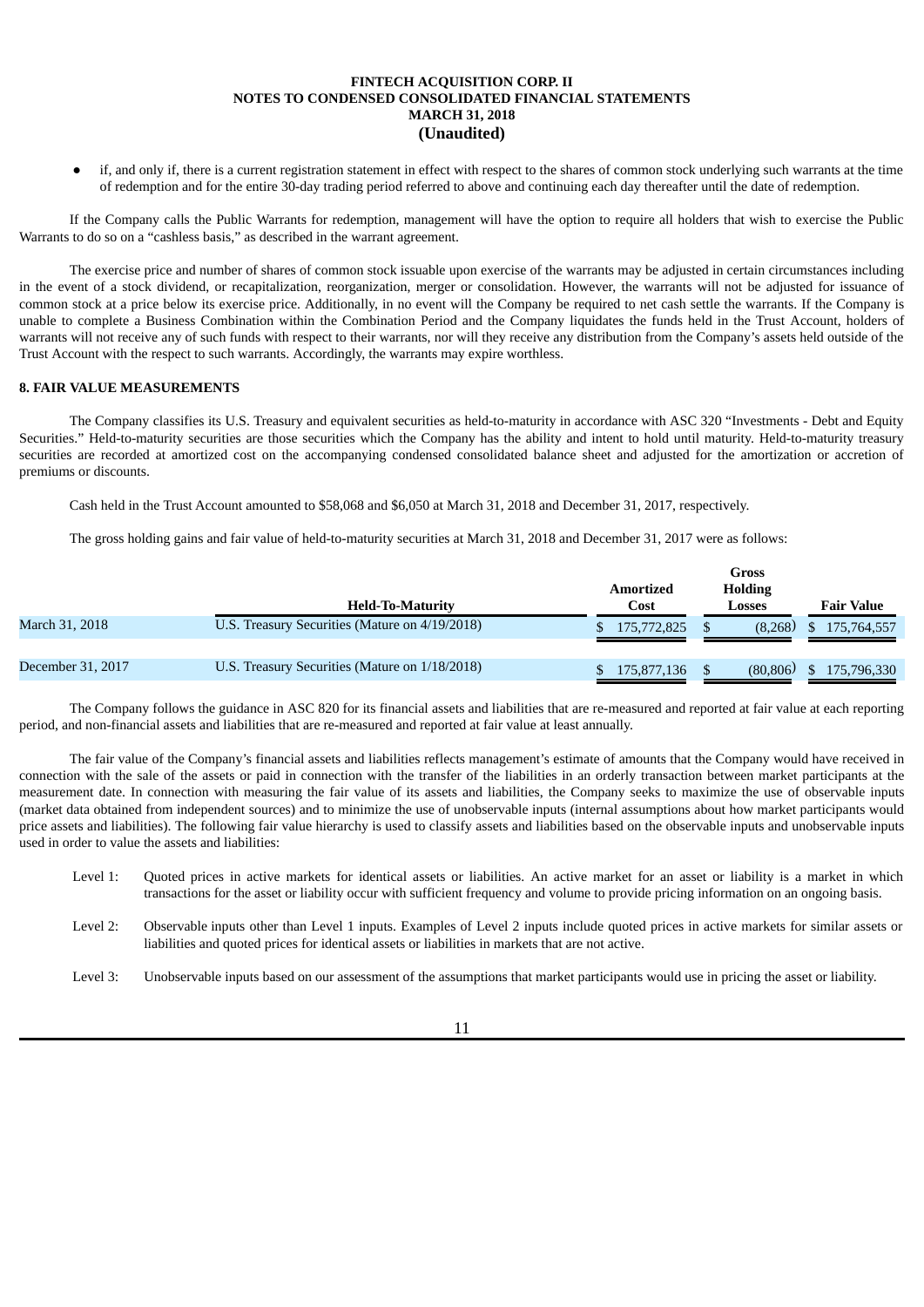The following table presents information about the Company's assets at fair value as of March 31, 2018 and December 31, 2017, and indicates the fair value hierarchy of the valuation inputs the Company utilized to determine such fair value:

|                                             |       | March 31. | December 31,                  |
|---------------------------------------------|-------|-----------|-------------------------------|
| Description                                 | Level | 2018      | 2017                          |
| Assets:                                     |       |           |                               |
| Marketable securities held in Trust Account |       |           | \$ 175,764,557 \$ 175,796,330 |
|                                             |       |           |                               |

### **9. MERGER AGREEMENT**

On December 19, 2017, the Company entered into an Agreement and Plan of Merger (the "Merger Agreement") by and among the Company, Merger Sub 1, Merger Sub 2 (together with Merger Sub 1, the "Merger Subs"), Intermex and SPC Intermex Representative LLC (the "Representative"), which provides for the acquisition of Intermex by the Company pursuant to the proposed merger of Merger Sub 1 with and into Intermex with Intermex continuing as the initial surviving entity (the "First Merger"), immediately following which the initial surviving entity will be merged (the "Second Merger," and together with the First Merger, the "Merger") with and into Merger Sub 2, with Merger Sub 2 continuing as the surviving entity and a direct wholly owned subsidiary of the Company.

As a result of the Merger, each outstanding share of Intermex common stock ("Intermex Common Stock") will convert into the right to receive a combination of cash and shares of the Company's common stock, as calculated pursuant to the terms of the Merger Agreement.

Pursuant to the Merger Agreement, the aggregate consideration to be paid by the Company in the Merger will consist of (i) \$92,000,000 in cash (\$2,000,000 of which will be placed in escrow at closing as security for working capital adjustments), (ii) approximately 16,598,281shares of the Company's common stock, subject to adjustment in accordance with the terms of the Merger Agreement, and (iii) an amount (as determined in accordance with the Merger Agreement) equal to any excess cash at Intermex at the time of the closing in the form of cash or additional shares of the Company's common stock, at the option of the Company, subject to certain limited exceptions. The cash consideration will be funded from the cash held in the Company's Trust Account after permitted redemptions.

Each of Intermex, the Company and the Merger Subs have made representations, warranties and covenants in the Merger Agreement that are customary for transactions of this nature. The representations and warranties of the Company, the Merger Subs and Intermex will not survive the closing of the Merger.

Consummation of the transactions contemplated by the Merger Agreement is subject to customary conditions of the respective parties, including, among others, that (i) the Merger be approved by the Company's stockholders and Intermex's stockholder; (ii) there has been no material adverse effect with respect to Intermex or the Company since the date of the Merger Agreement; (iii) the organizational documents of the Company will be amended and restated as described in the Merger Agreement; (iv ) the parties will have received certain governmental consents and authorizations to the Merger; (v) all applicable waiting periods and any extensions thereof under applicable antitrust, competition or similar laws will have expired or been terminated; and (vi) the Company will have at least \$125,000,000 in its Trust Account as of the closing, after giving effect to the redemption of Public Shares by the Company's public stockholders and the payment of deferred underwriting fees.

The Merger Agreement provides that, upon consummation of the Merger, the Company will enter into a registration rights agreement and a shareholders agreement.

Concurrently with the execution of the Merger Agreement, the Company, Intermex and certain existing Company stockholders entered into a Voting Agreement (the "Voting Agreement"). Pursuant to the Voting Agreement, the stockholders party thereto have agreed to, among other things, vote all of the shares of the Company's common stock held by such stockholders (i) in favor of the adoption of the Merger Agreement and approval of the Merger and the other transactions contemplated by the Merger Agreement; (ii) against any actions that would result in a breach by the Company of any obligations contained in the Merger Agreement; (iii) in favor of the proposals set forth in the Company's preliminary proxy statement/prospectus (and definitive proxy statement/prospectus, when available) to be filed with the SEC relating to the Merger; and (iv) against alternative proposals or transactions to the Merger.

The Voting Agreement generally prohibits the stockholders party thereto from transferring, or permitting to exist any liens on, their shares of the Company's common stock prior to the consummation of the Merger. The Voting Agreement will automatically terminate upon the first to occur of (i) the closing of the Merger and (ii) the termination of the Merger Agreement in accordance with its terms.

### **10. SUBSEQUENT EVENTS**

The Company evaluates subsequent events and transactions that occur after the balance sheet date up to the date that the condensed consolidated financial statements were issued. Other than as described below, the Company did not identify any subsequent events that would have required adjustment or disclosure in the condensed consolidated financial statements.

In April 2018, the Company withdrew \$81,781 from interest earned on the Trust Account to pay income taxes.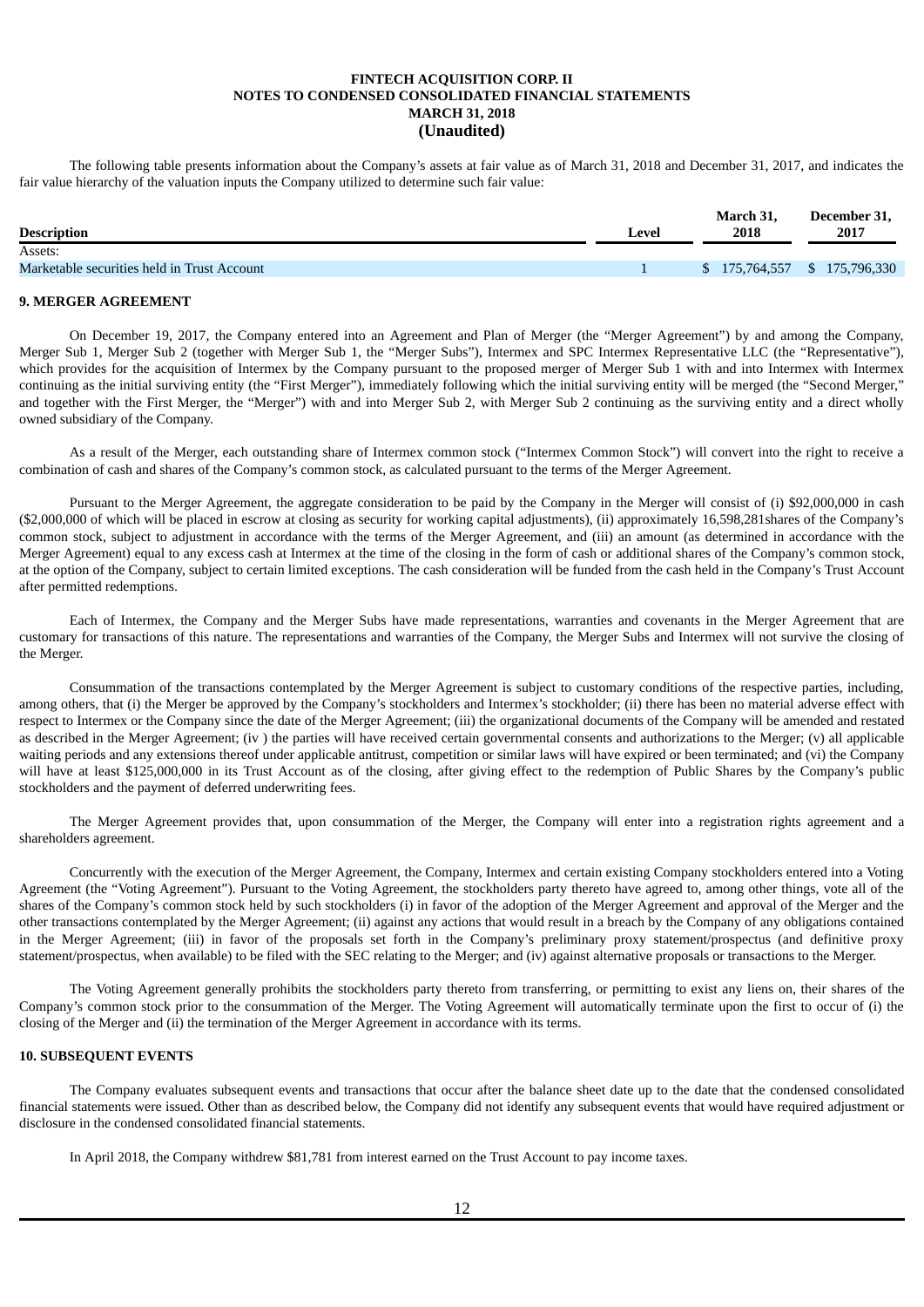### **ITEM 2. MANAGEMENT'S DISCUSSION AND ANALYSIS OF FINANCIAL CONDITION AND RESULTS OF OPERATIONS**

References in this report to "we," "us," "our" or the "Company" refer to FinTech Acquisition Corp. II. References to our "management" or our "management team" refer to our officers and directors, and references to the "Sponsor" refer to FinTech Investor Holdings II, LLC. The following discussion and analysis of our financial condition and results of operations should be read in conjunction with the condensed consolidated financial statements and the notes thereto contained elsewhere in this report.

### **Special Note Regarding Forward-Looking Statements**

This Quarterly Report on Form 10-Q includes "forward-looking statements" within the meaning of Section 27A of the Securities Act of 1933, as amended (the "Securities Act") and Section 21E of the Securities Exchange Act of 1934, as amended (the "Exchange Act") that are not historical facts, and involve risks and uncertainties that could cause actual results to differ materially from those expected and projected. All statements other than statements of historical fact included in this Form 10-Q including, without limitation, statements in this "Management's Discussion and Analysis of Financial Condition and Results of Operations" regarding our financial position, business strategy and the plans and objectives of management for future operations, are forward-looking statements. Words such as "expect," "believe," "anticipate," "intend," "estimate," "seek" and variations and similar words and expressions are intended to identify such forward-looking statements. Such forward-looking statements relate to future events or future performance, but reflect management's current beliefs, based on information currently available. A number of factors could cause actual events, performance or results to differ materially from the events, performance and results discussed in the forward-looking statements. For information identifying important factors that could cause actual results to differ materially from those anticipated in the forward-looking statements, please refer to the Risk Factors section of our Annual Report on Form 10-K filed with the U.S. Securities and Exchange Commission (the "SEC"). Our securities filings can be accessed on the EDGAR section of the SEC's website at *www.sec.gov*. Except as expressly required by applicable securities law, the Company disclaims any intention or obligation to update or revise any forward-looking statements whether as a result of new information, future events or otherwise.

### **Overview**

We are a blank check company incorporated on May 28, 2015 as a Delaware corporation formed for the purpose of effecting a merger, capital stock exchange, asset acquisition, stock purchase, reorganization or similar business combination with one or more businesses (a "Business Combination"). We intend to use cash from the proceeds of our Initial Public Offering and the private placement of our Units that occurred simultaneously with the completion of the Initial Public Offering (the "Private Placement"), our capital stock, debt or a combination of cash, stock and debt to effectuate our initial Business Combination. We have until January 25, 2019 to consummate our initial Business Combination. If we do not consummate an initial Business Combination by January 25, 2019, we will distribute the aggregate amount then on deposit in the Trust Account (as defined below), pro rata to our public stockholders by way of redemption and cease all operations except for the purposes of winding up our affairs.

### **Recent Developments**

On December 19, 2017, we entered into the Merger Agreement, which provides for the acquisition of Intermex by us pursuant to the Merger. See Note 9 to our Condensed Consolidated Financial Statements – Merger Agreement, for a description of the terms of the Merger Agreement.

As a result of the Merger, each outstanding share of Intermex Common Stock will convert into the right to receive a combination of cash and shares of our common stock, as calculated pursuant to the terms of the Merger Agreement.

Pursuant to the Merger Agreement, the aggregate consideration to be paid by us in the Merger will consist of (i) \$92,000,000 in cash (\$2,000,000 of which will be placed in escrow at closing as security for working capital adjustments), (ii) approximately 16,598,281 shares of our common stock, subject to adjustment in accordance with the terms of the Merger Agreement, and (iii) an amount (as determined in accordance with the Merger Agreement) equal to any excess cash at Intermex at the time of the closing in the form of cash or additional shares of our common stock, at our option, subject to certain limited exceptions. The cash consideration will be funded from the cash held in our Trust Account after permitted redemptions.

### **Results of Operations**

We have neither engaged in any operations nor generated any revenues as of March 31, 2018. Our only activities from inception to March 31, 2018 have been organizational activities, preparation for and consummation of our Initial Public Offering identifying a target company for a Business Combination and activities in connection with the proposed acquisition of Intermex. We do not expect to generate any operating revenues prior to the completion of our initial Business Combination, of which there can be no assurance.

Upon the consummation of our Initial Public Offering on January 25, 2017, we deposited \$175,000,000 of the gross proceeds of the Initial Public Offering and Private Placement into a trust account (the "Trust Account"). Funds in the Trust Account are invested in U.S. government treasury bills with a maturity of 180 days or less or money market funds investing solely in U.S. treasuries and meeting the conditions specified in Rule 2a-7 under the Investment Company Act of 1940, as amended (the "Investment Company Act"). Following our Initial Public Offering we have generated, and expect to continue to generate, nonoperating income in the form of interest income on cash and marketable securities held in the Trust Account. We expect to incur increased operating expenses as a result of being a public company (for legal, financial reporting, accounting and auditing compliance), as well as for due diligence expenses relating to an initial Business Combination.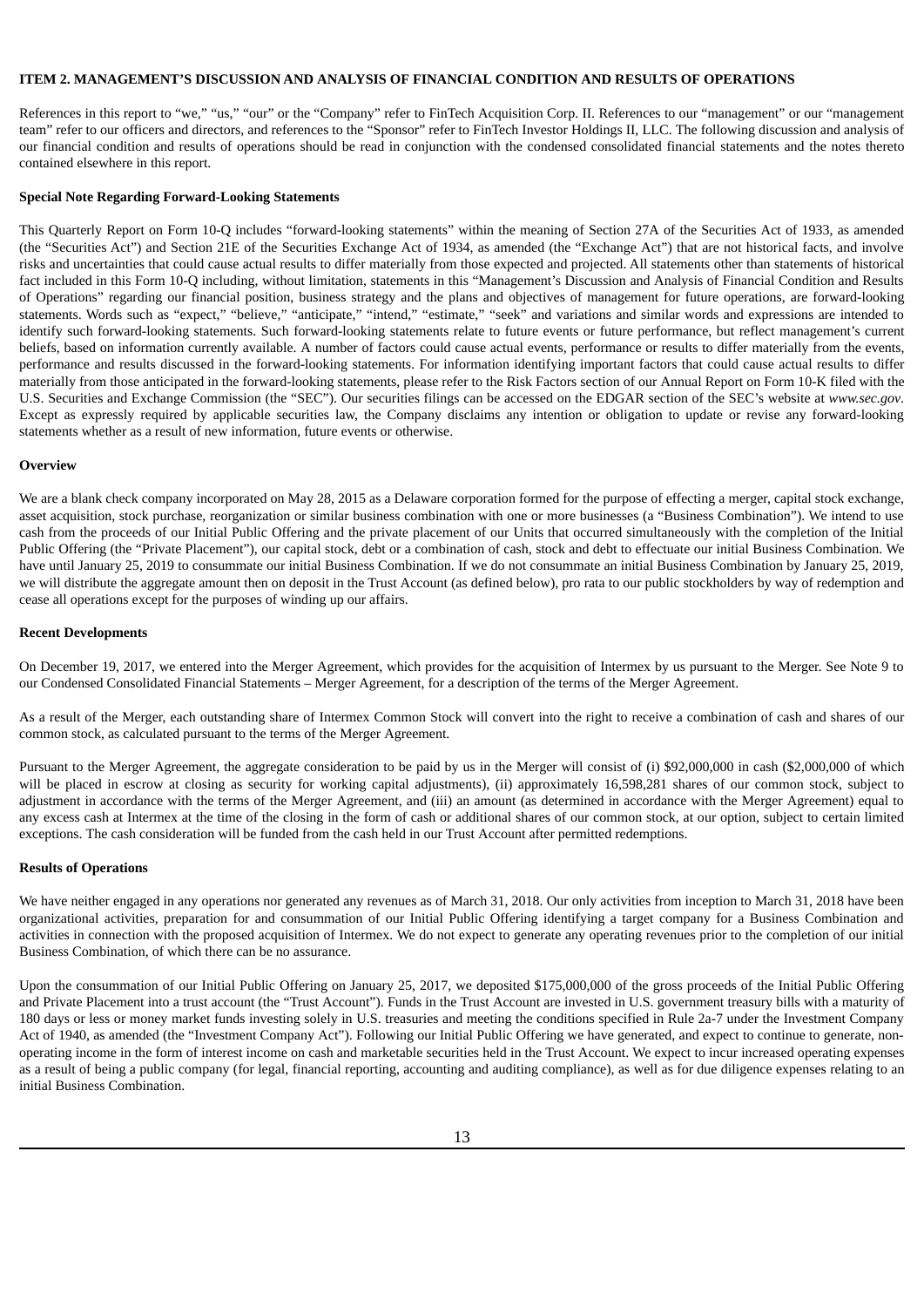For the three months ended March 31, 2018, we had a net loss of \$29,241, which consists of operating costs of \$413,173 and a provision for income taxes of \$100,737, offset by interest income on cash and marketable securities held in the Trust Account of \$484,669.

For the three months ended March 31, 2017, we had a net loss of \$165,090, which consists of operating costs of \$226,756, offset by interest income on marketable securities held in the Trust Account of \$61,666.

### **Liquidity and Capital Resources**

Until the consummation of the Initial Public Offering on January 25, 2017, our only source of liquidity was the sale of 6,000,000 shares (the "Founder Shares") of our common stock ("Common Stock") to our Sponsor and certain of our initial stockholders for an aggregate purchase price of \$28,311, and monies loaned to us by our Sponsor to fund organizational costs and expenses in connection with our Initial Public Offering. As of December 31, 2017, all such loans from the sponsor have been repaid.

On January 25, 2017, we consummated the Initial Public Offering of 17,500,000 Units at a price of \$10.00 per Unit generating gross proceeds of \$175,000,000. Simultaneously with the closing of the Initial Public Offering, we sold an aggregate of 420,000 Units (the "Placement Units") in the Private Placement for an aggregate purchase price of \$4,200,000, or \$10.00 per Unit, to the Sponsor (390,000 Units) and Cantor Fitzgerald & Co. (30,000 Units), the underwriter for the Initial Public Offering ("Cantor Fitzgerald"), pursuant to an exemption from registration contained in Section 4(a)(2) of the Securities Act. Each Placement Unit consists of one share of common stock and one-half of one warrant to purchase one share of common stock at an exercise price of \$11.50 per share, subject to adjustment (a "Placement Warrant"). Following the Initial Public Offering, \$175,000,000 of the gross proceeds of the Initial Public Offering and the Private Placement were placed into the Trust Account.

As of March 31, 2018, we had cash of \$59,507 held outside the Trust Account. At March 31, 2018, we had \$601,667 of accounts payable, accrued expenses and income taxes payable, a \$115,000 promissory note to a related party, \$25,000 of deferred legal fees payable relating to the Initial Public Offering, which are payable only if we consummate a Business Combination or upon dissolution of the Company if a Business Combination is not completed by January 25, 2019, and \$9,190,000 of deferred underwriting fees, which are payable only if we consummate a Business Combination. The deferred underwriting fees are held in the Trust Account.

As of March 31, 2018, we had cash and marketable securities held in the Trust Account of \$175,830,893 (including approximately \$831,000 of interest income) consisting of U.S. treasury bills with a maturity of 180 days or less. Interest income on the balance in the Trust Account may be used by us for working capital purposes (not to exceed \$500,000 in the aggregate) and to pay taxes or any dissolution expenses. Through March 31, 2018, we have withdrawn a net amount of \$1,036,962 from the interest earned on the Trust Account. In April 2018, we withdrew an additional \$81,781 of interest earned on the Trust Account to pay for income taxes.

For the three months ended March 31, 2018, cash used in operating activities was \$955,036, consisting primarily of a net loss of \$29,241, changes in operating assets and liabilities of \$441,126 and interest earned on cash and marketable securities held in the Trust Account of \$484,669.

We intend to use substantially all of the funds held in the Trust Account to complete our Business Combination. We may withdraw interest on funds held in the Trust Account for working capital purposes (not to exceed \$500,000 in the aggregate), the payment of taxes or dissolution expenses, if any. If we use our equity or debt securities as consideration for our initial Business Combination, or we do not use all of the funds released from the Trust Account for payment of such consideration, we may apply the excess funds for general corporate purposes, including for maintenance or expansion of operations of acquired businesses, the payment of principal or interest due on indebtedness incurred in consummating the initial Business Combination, including loans made to us by our Sponsor to fund an initial Business Combination, or for working capital. Funds held in the Trust Account may also be used to fund the redemption of common stock.

We intend to use the funds held outside the Trust Account primarily to identify and evaluate target businesses, perform business due diligence on prospective target businesses, pay for travel expenditures, structure, negotiate and complete a Business Combination, and for working capital purposes.

Our Sponsor committed to loan us funds from time to time of up to a maximum of \$1,100,000 to finance transaction costs in connection with an initial Business Combination and for working capital requirements following our Initial Public Offering. See Note 5 to our Condensed Consolidated Financial Statements - Related Party Transactions, for a description of the terms of this loan. As of March 31, 2018, \$115,000 in loans was outstanding.

In connection with our assessment of going concern considerations in accordance with the Financial Accounting Standard Board's Accounting Standards Update ("ASU") 2014-15, "Disclosures of Uncertainties about an Entity's Ability to Continue as a Going Concern," management has determined that the mandatory liquidation and subsequent dissolution raises substantial doubt about our ability to continue as a going concern.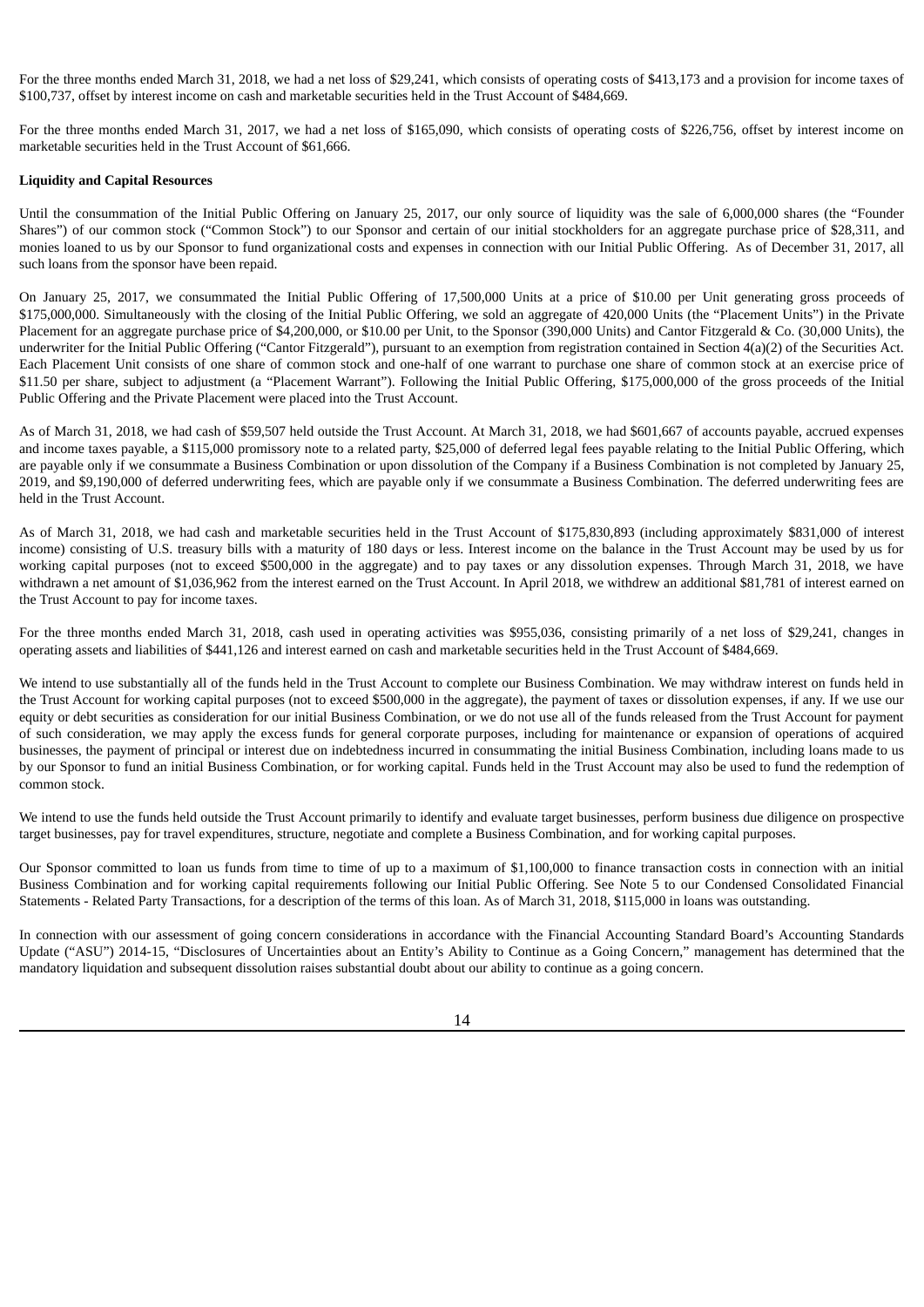### **Off-balance sheet financing arrangements**

We do not have any off-balance sheet arrangements that have or are reasonably likely to have a current or future effect on our financial condition, changes in financial condition, revenues or expenses, results of operations, liquidity, capital expenditures or capital resources that is material to investors.

### **Contractual obligations**

We do not have any long-term debt, capital lease obligations, operating lease obligations or long-term liabilities.

#### **Critical Accounting Policies**

The preparation of condensed consolidated financial statements and related disclosures in conformity with accounting principles generally accepted in the United States ("GAAP") requires management to make estimates and assumptions that affect the reported amounts of assets and liabilities, disclosure of contingent assets and liabilities at the date of the condensed consolidated financial statements, and income and expenses during the periods reported. Actual results could materially differ from those estimates. The Company has identified the following critical accounting policy:

#### *Net loss per common share*

Net loss per common share is computed by dividing net loss by the weighted average number of common shares outstanding for the period. Shares of common stock subject to possible redemption at March 31, 2018 and 2017 have been excluded from the calculation of basic loss per share since such shares, if redeemed, only participate in their pro rata share of the Trust Account earnings. We have not considered the effect of warrants to purchase 8,960,000 shares of common stock in the calculation of diluted loss per share, since the exercise of the warrants is contingent upon the occurrence of future events. As a result, diluted loss per common share is the same as basic loss per common share for the periods presented.

#### *R***ecent accounting pronouncements**

Management does not believe that any recently issued, but not yet effective, accounting standards, if currently adopted, would have a material effect on the Company's condensed consolidated financial statements.

#### **ITEM 3. QUANTITATIVE AND QUALITATIVE DISCLOSURES ABOUT MARKET RISK**

Market risk is the sensitivity of income to changes in interest rates, foreign exchanges, commodity prices, equity prices and other market driven rates or prices. We are a blank check company incorporated on May 28, 2015 as a Delaware corporation formed for the purpose of effecting a Business Combination with one or more businesses. We are not presently engaged in and, if we do not consummate a suitable Business Combination prior to January 25, 2019, we may not engage in, any substantive commercial business. Accordingly, we are not and, until such time as we consummate a Business Combination, we will not be, exposed to significant risks associated with foreign exchange rates, commodity prices, equity prices or other market driven rates or prices. The net proceeds of our Initial Public Offering held in the Trust Account may be invested only in U.S. government treasury bills with a maturity of 180 days or less or in money market funds investing solely in U.S. treasuries and meeting certain conditions under Rule 2a-7 under the Investment Company Act. Given our limited risk in our exposure to government securities and money market funds, we do not view the interest rate risk to be significant.

### **ITEM 4. CONTROLS AND PROCEDURES**

#### *Evaluation of Disclosure Controls and Procedures*

We maintain disclosure controls and procedures that are designed to ensure that information required to be disclosed in our reports filed pursuant to the Exchange Act is recorded, processed, summarized and reported within the time periods specified in the SEC's rules, regulations and related forms, and that such information is accumulated and communicated to our management, including our Chief Executive Officer and Chief Financial Officer, as appropriate, to allow timely decisions regarding required disclosure.

As required by Rules 13a-15 and 15d-15 under the Exchange Act, our Chief Executive Officer and Chief Financial Officer carried out an evaluation of the effectiveness of our disclosure controls and procedures as of March 31, 2018. Based upon their evaluation, our Chief Executive Officer and Chief Financial Officer concluded that, as of March 31, 2018, our disclosure controls and procedures (as defined in Rules 13a-15(e) and 15d-15(e) under the Exchange Act) were effective at the reasonable assurance level.

#### *Changes in Internal Control Over Financial Reporting*

During the most recently completed fiscal quarter, there have been no changes in our internal control over financial reporting that have materially affected, or are reasonably likely to materially affect, our internal control over financial reporting.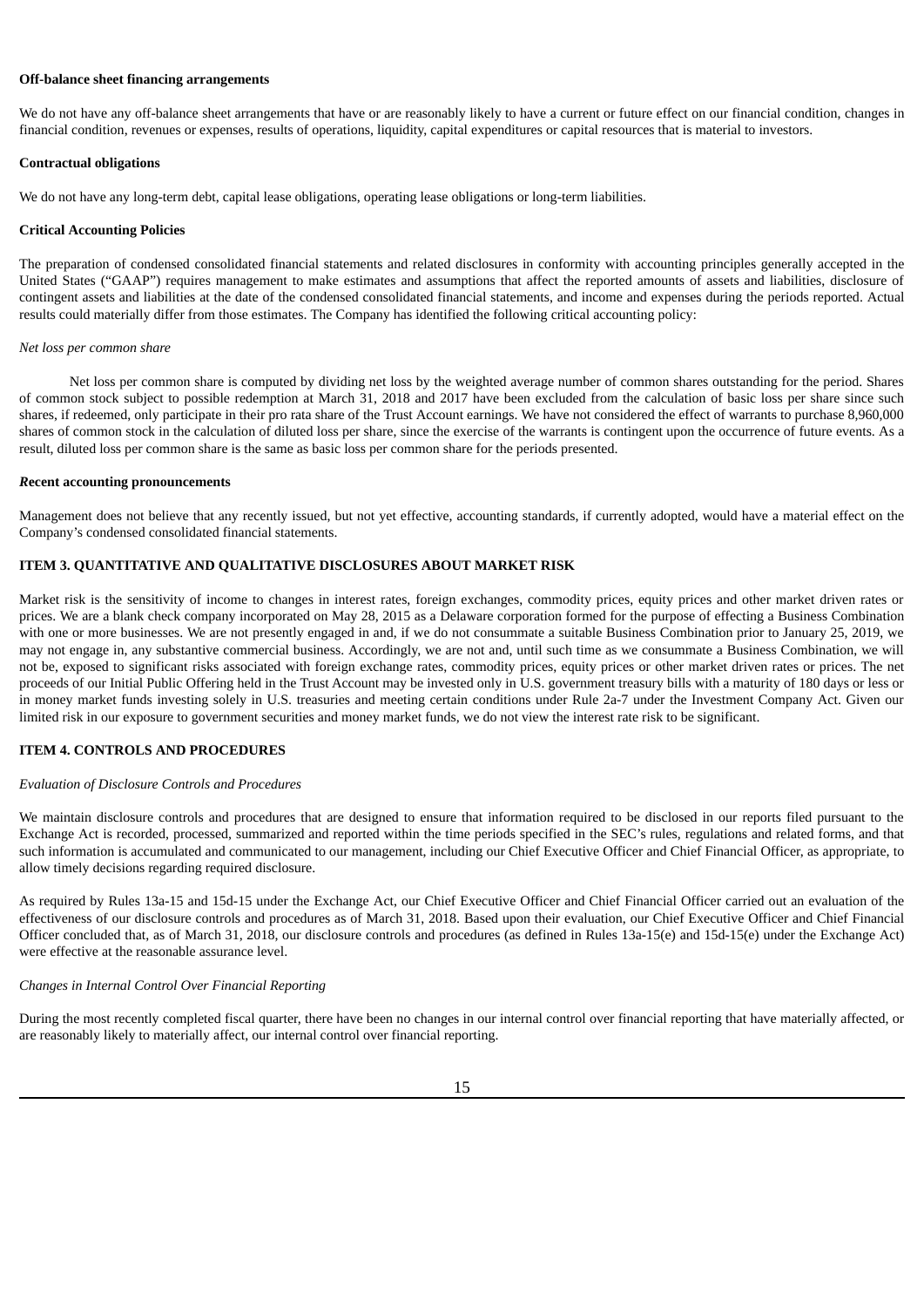### **PART II. OTHER INFORMATION**

### **ITEM 1. LEGAL PROCEEDINGS**

None.

## **ITEM 1A. RISK FACTORS**

Factors that could cause our actual results to differ materially from those in this report are any of the risks described in our Annual Report on Form 10-K for the year ended December 31, 2017 filed with the SEC. Any of these factors could result in a significant or material adverse effect on our results of operations or financial condition. Additional risk factors not presently known to us or that we currently deem immaterial may also impair our business or results of operations. As of the date of this report, there have been no material changes to the risk factors disclosed in our Annual Report on Form 10-K filed with the SEC, except we may disclose changes to such factors or disclose additional factors from time to time in our future filings with the SEC.

### **ITEM 2. UNREGISTERED SALES OF EQUITY SECURITIES AND USE OF PROCEEDS**

None.

## **ITEM 3. DEFAULTS UPON SENIOR SECURITIES**

None.

### **ITEM 4. MINE SAFETY DISCLOSURES**

Not applicable.

### **ITEM 5. OTHER INFORMATION**

None.

### **ITEM 6. EXHIBITS**

The following exhibits are filed as part of, or incorporated by reference into, this Quarterly Report on Form 10-Q.

| <b>Exhibit No.</b> | <b>Description</b>                                                                                           |
|--------------------|--------------------------------------------------------------------------------------------------------------|
| $31.1*$            | Certification of the Chief Executive Officer required by Rule 13a-14(a) or Rule 15d-14(a)                    |
| $31.2*$            | Certification of the Chief Financial Officer required by Rule 13a-14(a) or Rule 15d-14(a)                    |
| $32.1*$            | Certification of the Chief Executive Officer required by Rule 13a-14(b) or Rule 15d-14(b) and 18 U.S.C. 1350 |
| $32.2*$            | Certification of the Chief Financial Officer required by Rule 13a-14(b) or Rule 15d-14(b) and 18 U.S.C. 1350 |
| $101.INS*$         | <b>XBRL Instance Document</b>                                                                                |
| $101.CAL*$         | XBRL Taxonomy Extension Calculation Linkbase Document                                                        |
| $101.SCH*$         | <b>XBRL Taxonomy Extension Schema Document</b>                                                               |
| $101.$ DEF*        | XBRL Taxonomy Extension Definition Linkbase Document                                                         |
| $101.LAB*$         | XBRL Taxonomy Extension Labels Linkbase Document                                                             |
| 101.PRE*           | XBRL Taxonomy Extension Presentation Linkbase Document                                                       |

\* Filed herewith

16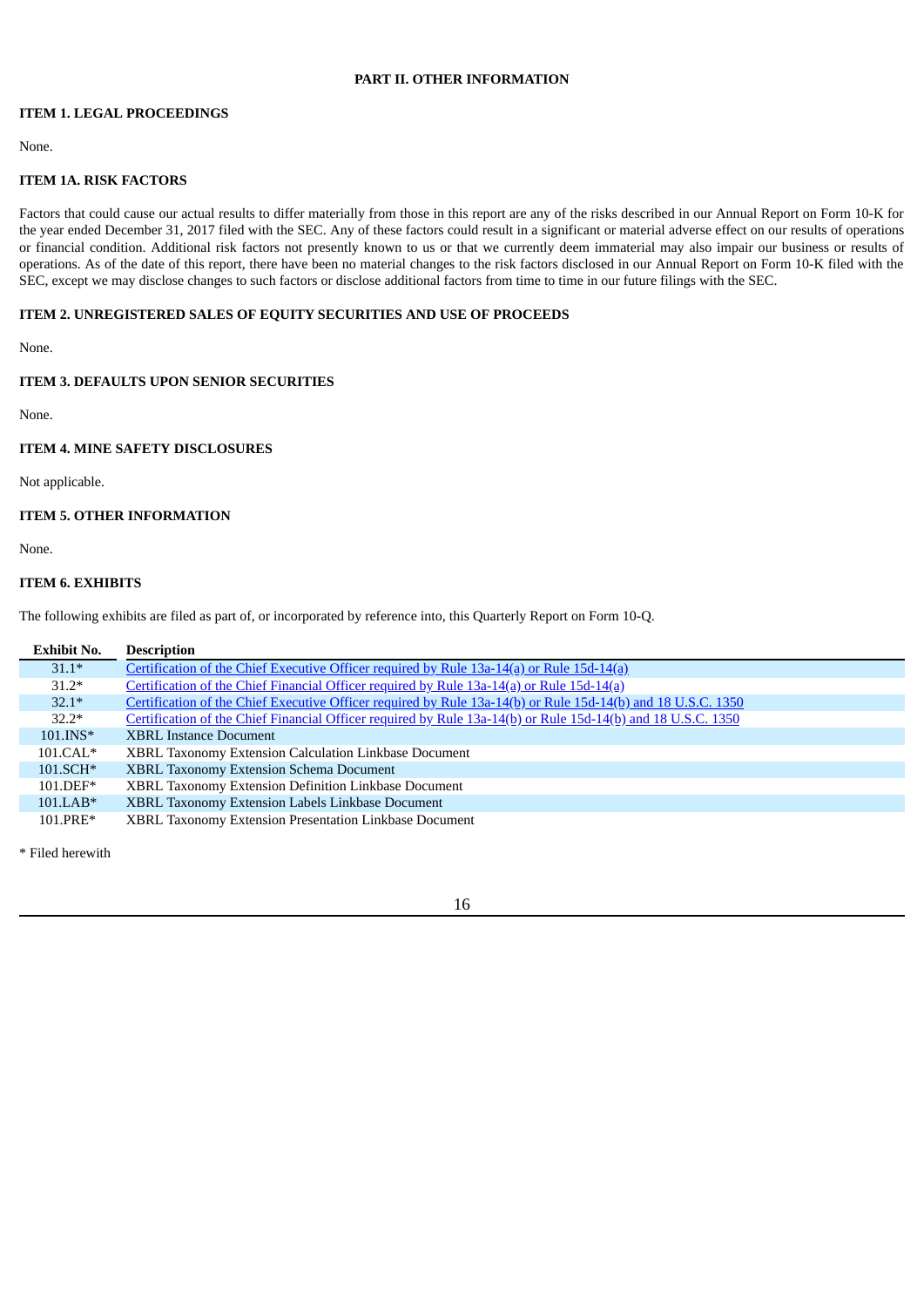## **SIGNATURES**

Pursuant to the requirements of Securities Exchange Act of 1934, the registrant has duly caused this report to be signed on its behalf by the undersigned, thereunto duly authorized.

# **FINTECH ACQUISITION CORP. II**

| May 10, 2018 | By: | /s/ Daniel G. Cohen                             |
|--------------|-----|-------------------------------------------------|
|              |     | Name: Daniel G. Cohen                           |
|              |     | Chief Executive Officer<br>Title:               |
|              |     | (Principal Executive Officer)                   |
| May 10, 2018 | By: | /s/ James J. McEntee, III                       |
|              |     | Name: James J. McEntee, III                     |
|              |     | President and Chief Financial Officer<br>Title: |
|              |     | (Principal Financial Officer)                   |
|              |     |                                                 |

17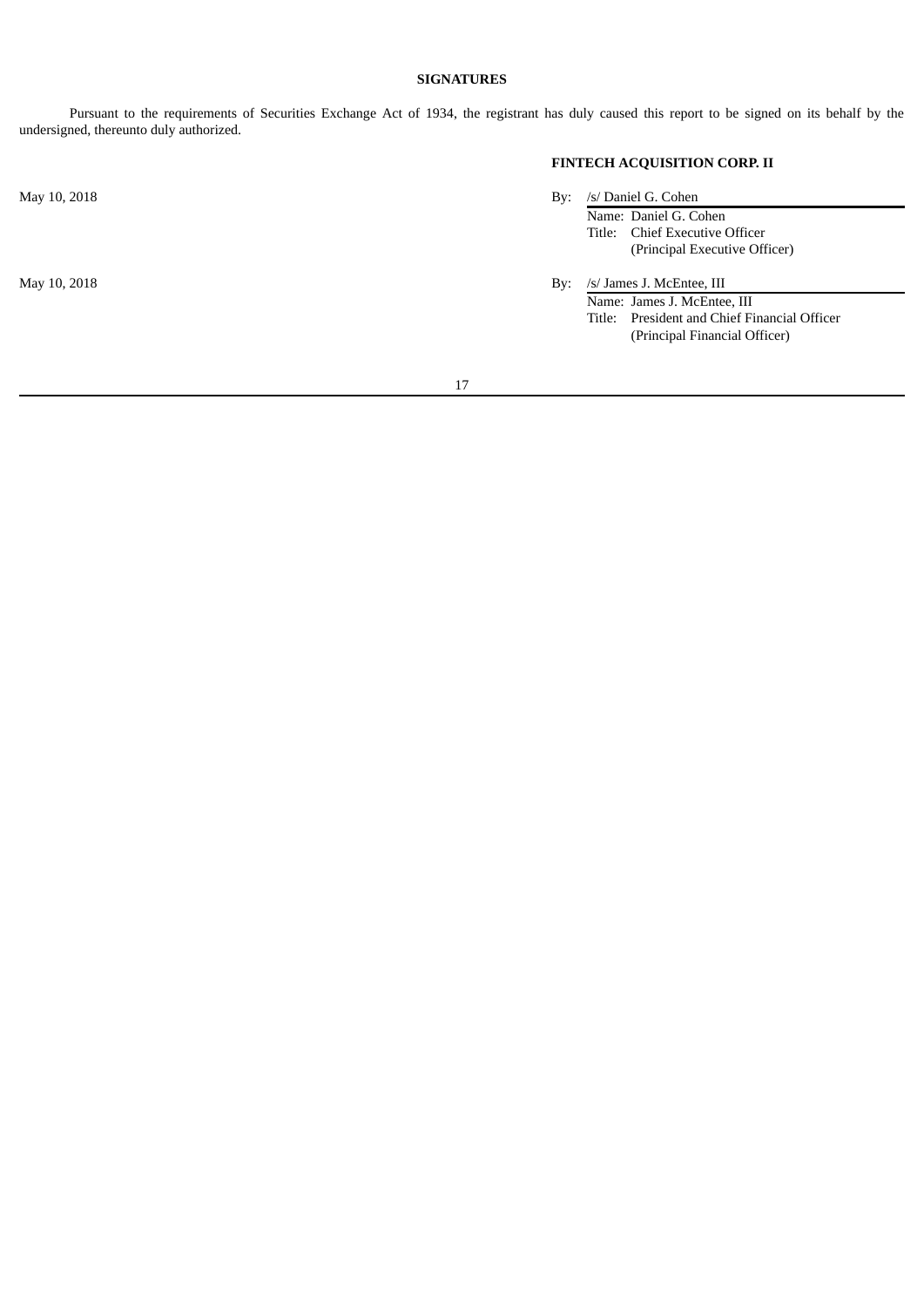### **CERTIFICATIONS**

<span id="page-19-0"></span>I, Daniel G. Cohen, certify that:

- 1. I have reviewed this Quarterly Report on Form 10-Q of FinTech Acquisition Corp. II;
- 2. Based on my knowledge, this report does not contain any untrue statement of a material fact or omit to state a material fact necessary to make the statements made, in light of the circumstances under which such statements were made, not misleading with respect to the period covered by this report;
- 3. Based on my knowledge, the financial statements, and other financial information included in this report, fairly present in all material respects the financial condition, results of operations and cash flows of the registrant as of, and for, the periods presented in this report;
- 4. The registrant's other certifying officer and I are responsible for establishing and maintaining disclosure controls and procedures (as defined in Exchange Act Rules 13a-15(e) and 15d-15(e)) and internal control over financial reporting (as defined in Exchange Act Rules 13a-15(f) and 15d-15(f)) for the registrant and have:
	- (a) Designed such disclosure controls and procedures, or caused such disclosure controls and procedures to be designed under our supervision, to ensure that material information relating to the registrant, including its consolidated subsidiaries, is made known to us by others within those entities, particularly during the period in which this report is being prepared;
	- (b) Designed such internal control over financial reporting, or caused such internal control over financial reporting to be designed under our supervision, to provide reasonable assurance regarding the reliability of financial reporting and the preparation of consolidated financial statements for external purposes in accordance with generally accepted accounting principles;
	- (c) Evaluated the effectiveness of the registrant's disclosure controls and procedures and presented in this report our conclusions about the effectiveness of the disclosure controls and procedures, as of the end of the period covered by this report based on such evaluation; and
	- (d) Disclosed in this report any change in the registrant's internal control over financial reporting that occurred during the registrant's most recent fiscal quarter (the registrant's fourth fiscal quarter in the case of an annual report) that has materially affected, or is reasonably likely to materially affect, the registrant's internal control over financial reporting; and
- 5. The registrant's other certifying officer and I have disclosed, based on our most recent evaluation of internal control over financial reporting, to the registrant's auditors and the audit committee of the registrant's board of directors (or persons performing the equivalent functions):
	- (a) All significant deficiencies and material weaknesses in the design or operation of internal control over financial reporting which are reasonably likely to adversely affect the registrant's ability to record, process, summarize and report financial information; and
	- (b) Any fraud, whether or not material, that involves management or other employees who have a significant role in the registrant's internal control over financial reporting.

Date: May 10, 2018 By: /s/ Daniel G. Cohen

Name: Daniel G. Cohen Title: Chief Executive Officer (Principal Executive Officer)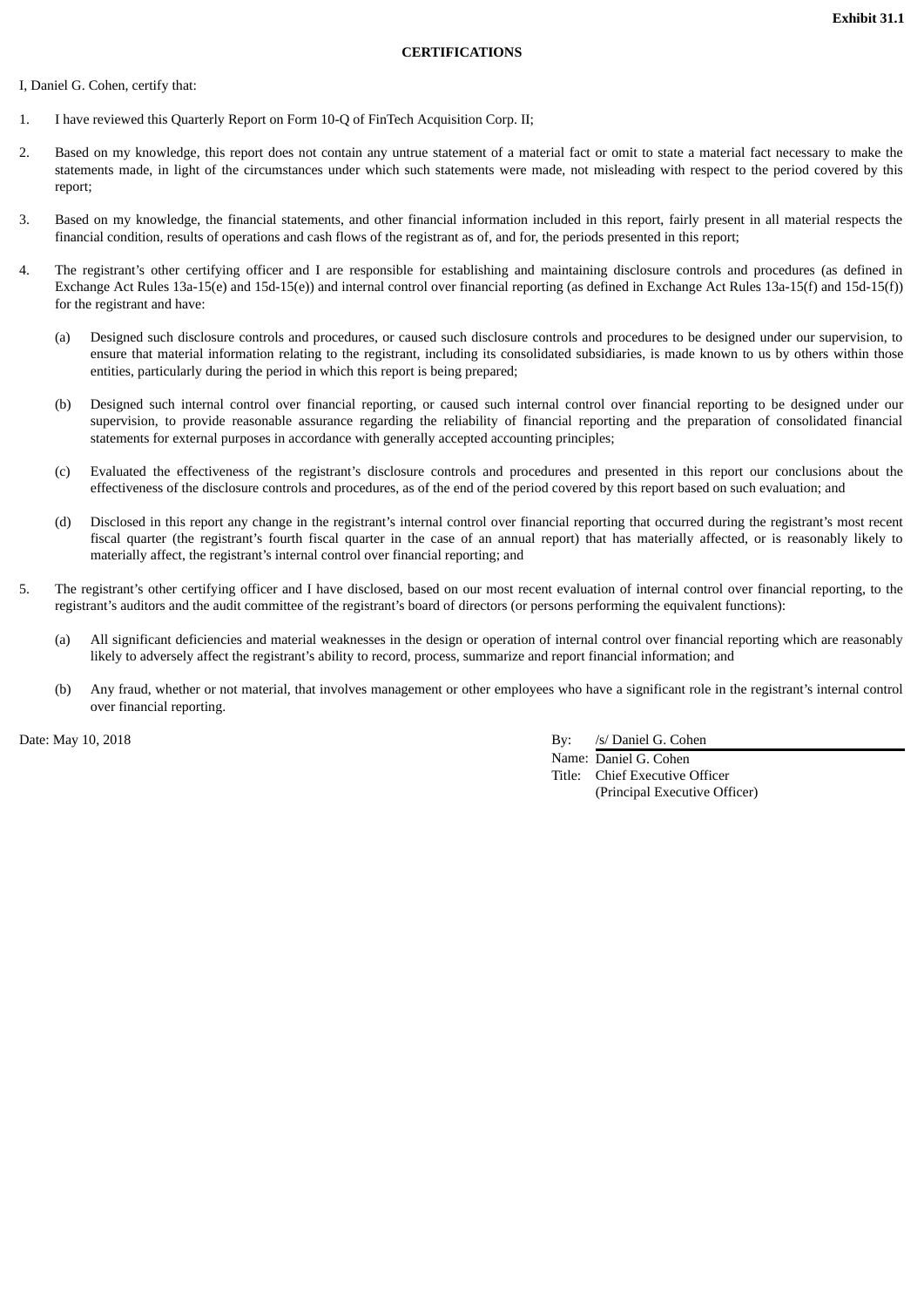### **CERTIFICATIONS**

<span id="page-20-0"></span>I, James J. McEntee, III, certify that:

- 1. I have reviewed this Quarterly Report on Form 10-Q of FinTech Acquisition Corp. II;
- 2. Based on my knowledge, this report does not contain any untrue statement of a material fact or omit to state a material fact necessary to make the statements made, in light of the circumstances under which such statements were made, not misleading with respect to the period covered by this report;
- 3. Based on my knowledge, the financial statements, and other financial information included in this report, fairly present in all material respects the financial condition, results of operations and cash flows of the registrant as of, and for, the periods presented in this report;
- 4. The registrant's other certifying officer and I are responsible for establishing and maintaining disclosure controls and procedures (as defined in Exchange Act Rules 13a-15(e) and 15d-15(e)) and internal control over financial reporting (as defined in Exchange Act Rules 13a-15(f) and 15d-15(f)) for the registrant and have:
	- (a) Designed such disclosure controls and procedures, or caused such disclosure controls and procedures to be designed under our supervision, to ensure that material information relating to the registrant, including its consolidated subsidiaries, is made known to us by others within those entities, particularly during the period in which this report is being prepared;
	- (b) Designed such internal control over financial reporting, or caused such internal control over financial reporting to be designed under our supervision, to provide reasonable assurance regarding the reliability of financial reporting and the preparation of consolidated financial statements for external purposes in accordance with generally accepted accounting principles;
	- (c) Evaluated the effectiveness of the registrant's disclosure controls and procedures and presented in this report our conclusions about the effectiveness of the disclosure controls and procedures, as of the end of the period covered by this report based on such evaluation; and
	- (d) Disclosed in this report any change in the registrant's internal control over financial reporting that occurred during the registrant's most recent fiscal quarter (the registrant's fourth fiscal quarter in the case of an annual report) that has materially affected, or is reasonably likely to materially affect, the registrant's internal control over financial reporting; and
- 5. The registrant's other certifying officer and I have disclosed, based on our most recent evaluation of internal control over financial reporting, to the registrant's auditors and the audit committee of the registrant's board of directors (or persons performing the equivalent functions):
	- (a) All significant deficiencies and material weaknesses in the design or operation of internal control over financial reporting which are reasonably likely to adversely affect the registrant's ability to record, process, summarize and report financial information; and
	- (b) Any fraud, whether or not material, that involves management or other employees who have a significant role in the registrant's internal control over financial reporting.

Date: May 10, 2018 By: /s/ James J. McEntee, III

Name: James J. McEntee, III Title: Chief Financial Officer (Principal Financial Officer)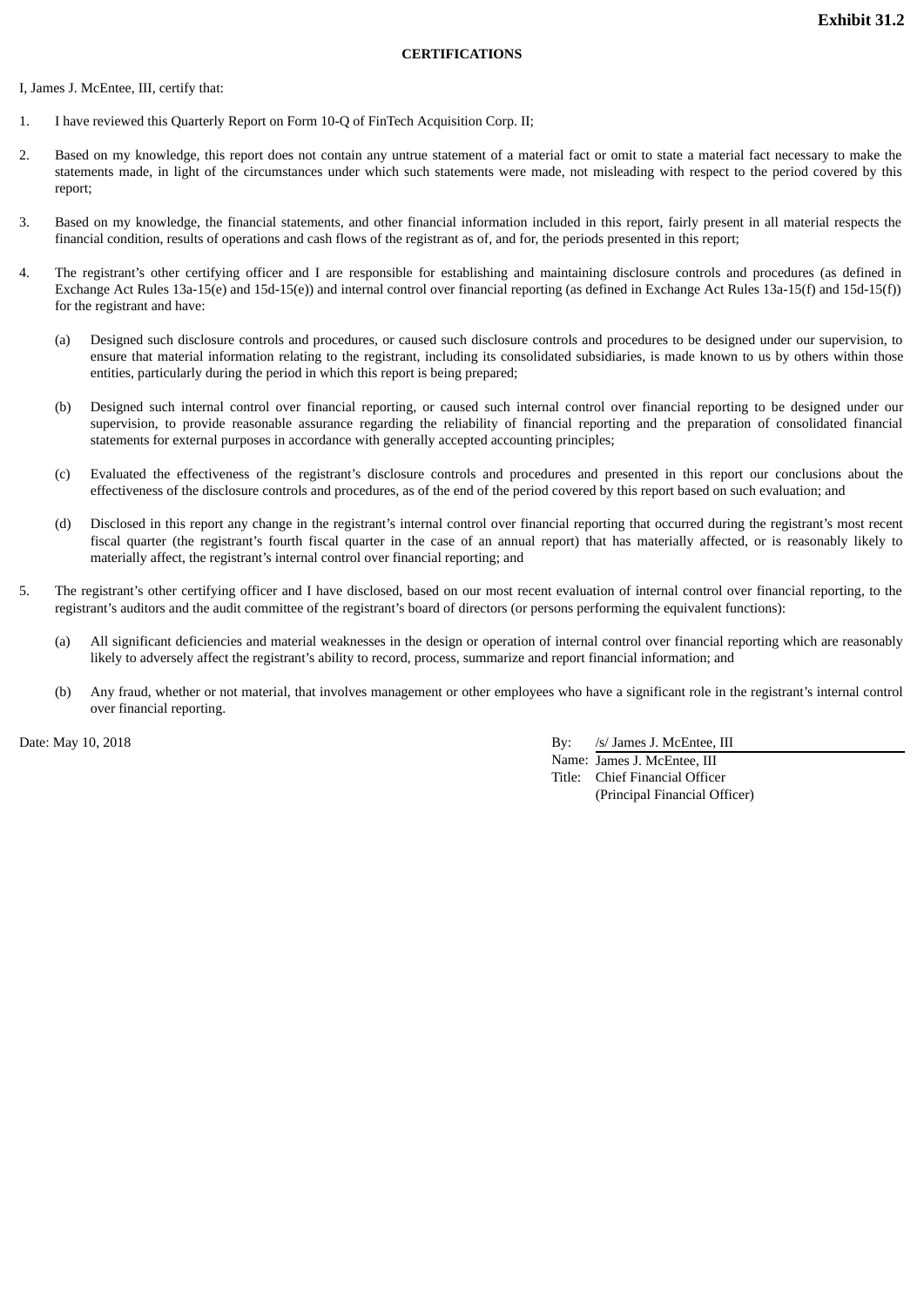## **CERTIFICATION PURSUANT TO 18 U.S.C. SECTION 1350 AS ADOPTED PURSUANT TO SECTION 906 OF THE SARBANES-OXLEY ACT OF 2002**

<span id="page-21-0"></span>I, Daniel G. Cohen, Chief Executive Officer of FinTech Acquisition Corp. II (the "Company"), certify, pursuant to 18 U.S.C. Section 1350, that, to my knowledge:

- 1. the Quarterly Report on Form 10-Q of the Company for the quarterly period ended March 31, 2018 (the "Report") fully complies with the requirements of Section 13(a) or 15(d) of the Securities Exchange Act of 1934, as amended; and
- 2. the information contained in the Report fairly presents, in all material respects, the financial condition and results of operations of the Company.

Date: May 10, 2018 By: /s/ Daniel G. Cohen

Name: Daniel G. Cohen Title: Chief Executive Officer (Principal Executive Officer)